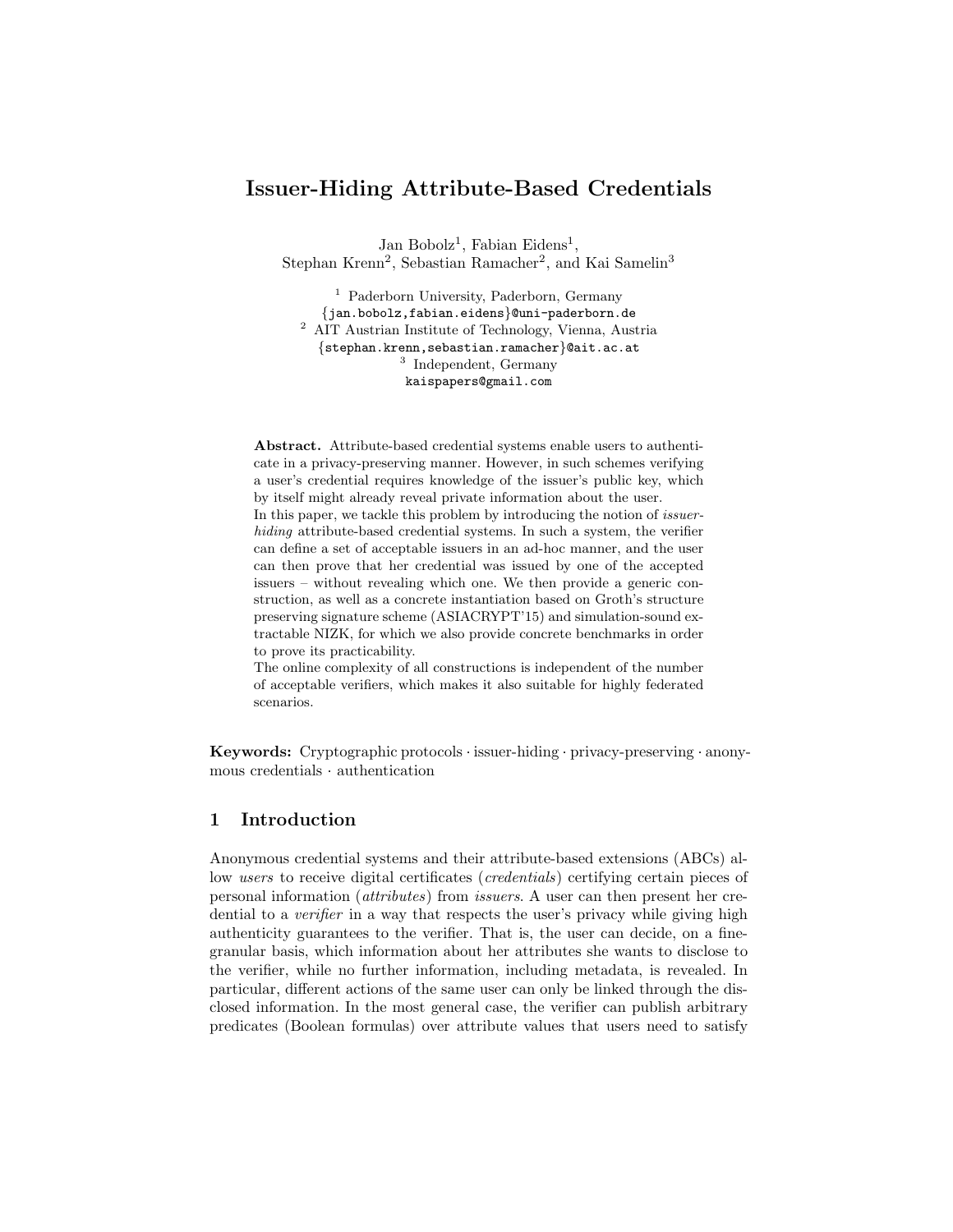for authentication (e.g., a user is older than 21, comes from a specific country, or has a certain name), and receives cryptographic evidence that such attribute values were certified by the given issuer. Anonymous credential systems were first envisioned by Chaum [\[24,](#page-20-0) [25\]](#page-20-1). Besides well-known systems like Microsoft's U-Prove [\[11,](#page-19-0) [43\]](#page-21-0) and IBM's Identity Mixer [\[18](#page-19-1)[–20,](#page-20-2) [22\]](#page-20-3), a large body of work with different optimizations and functionalities can be found in the literature, e.g. [\[7,](#page-19-2) [8,](#page-19-3) [15–](#page-19-4)[17,](#page-19-5) [27,](#page-20-4) [37,](#page-21-1) [44\]](#page-21-2).

All of the aforementioned ABC systems have in common that the privacy guarantees only hold with respect to a single issuer key: whilst not being able to link actions of a single user, a verifier learns the public key of the issuer of the underlying credential. Even though this seems to be a natural property at first glance, it turns out that this approach leads to a tradeoff between scalability and user privacy. As an example, consider a state-wide electronic identity system with millions of users. In order to give users the highest level of privacy, all citizens' personal credentials need to be issued under the same public key. In case of a compromise of the secret key, all previously issued keys need to be invalidated, potentially requiring millions of certificates to be re-issued under a new key. Alternatively, different keys could be used for groups of citizens, e.g., randomly, per time period, or per administrative region. However, as the issuer's public key is revealed upon presentation, this approach dramatically reduces the size of the anonymity set of a specific user.

Furthermore, many scenarios would benefit from a dynamic and ad-hoc definition of a set of issuer keys accepted by a verifier. For instance, universities may issue electronic student IDs to their students. Depending on the concrete scenario, students may need to prove that they are enrolled at a specific university (e.g., to enter the campus), or that they are enrolled at any university without needing to reveal the university (e.g., to be granted an online student discount). Similarly, citizens may receive electronic identities from their nation state, which they can then use to prove that they are eligible, e.g., for participation in opinion polls in their country. However, they might want to use the same credential to also prove that they are living in any country of a specific region (e.g., the European Union) for cross-country citizen engagement processes which do not require to reveal the specific citizenship.

In vehicular ad-hoc networks (VANETs) [\[32\]](#page-20-5) or vehicle-to-infrastructure networks (V2I), such a solution allows each car manufacturer to use their own secret keys (e.g., per model), while avoiding to reveal unnecessary information (e.g., the model) when authenticating towards other parties.

Finally, Cloudflare recently announced a replacement of CAPTCHAs by cryptographic attestation of personhood using, e.g., FIDO tokens.<sup>[4](#page-1-0)</sup> The idea is that instead of solving a puzzle, users click a physical button on an accepted hardware token, which responds to a cryptographic challenge. However, as pointed out by Cloudflare, a user's key "looks like all other keys in the batch", meaning that the anonymity set of a user shrinks to the number of devices in a batch. It

<span id="page-1-0"></span><sup>4</sup> [https://blog.cloudflare.com/introducing-cryptographic-attestation-of](https://blog.cloudflare.com/introducing-cryptographic-attestation-of-personhood/)[personhood/](https://blog.cloudflare.com/introducing-cryptographic-attestation-of-personhood/)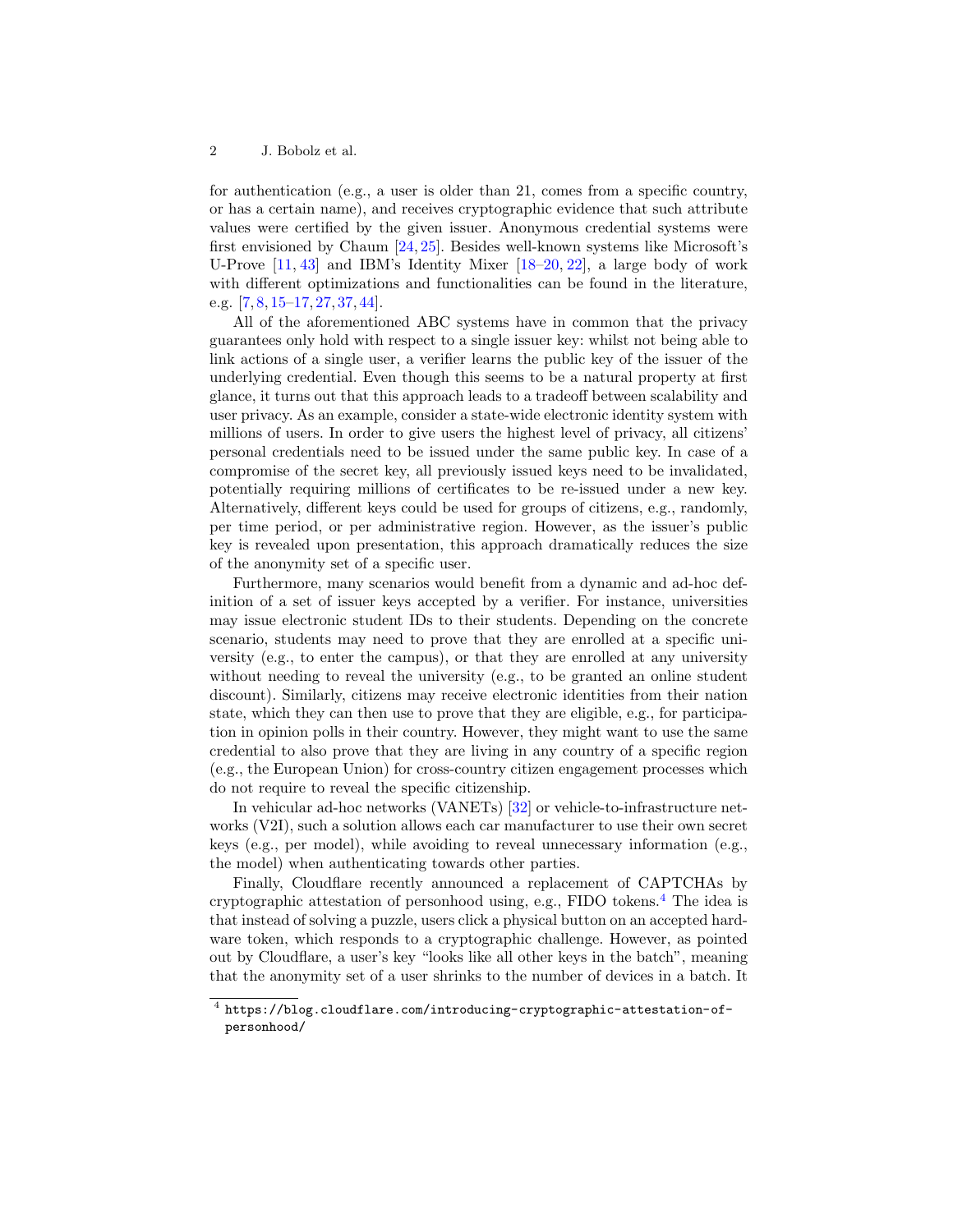would thus be desirable to dynamically add additional batches to this anonymity set, without users needing to obtain new credentials for their existing devices.

Related work. Different mitigation strategies for these challenges exists. For instance, approaches for decentralizing the issuer have been proposed, e.g., by fully avoiding the need for a trusted issuer leveraging public append-only ledgers [\[33,](#page-20-6) [48\]](#page-21-3), or by deploying threshold cryptography to require multiple issuers to contribute to the credential issuance process [\[14,](#page-19-6) [41,](#page-21-4) [47\]](#page-21-5). While such approaches reduce the risk of compromised issuer keys, they do not directly allow to dynamically adjust the set of issuers among which a user should remain private.

Delegatable credentials  $[4, 7, 13, 23, 27]$  $[4, 7, 13, 23, 27]$  $[4, 7, 13, 23, 27]$  $[4, 7, 13, 23, 27]$  $[4, 7, 13, 23, 27]$  $[4, 7, 13, 23, 27]$  $[4, 7, 13, 23, 27]$  $[4, 7, 13, 23, 27]$  $[4, 7, 13, 23, 27]$  offer an alternative solution, where users can issue credentials derived from their own credentials to other users. All credentials eventually trace back to a root authority's public key, yet the verifier does not learn the precise issuer within the delegation "tree". While delegatable credentials are a valuable tool, e.g., for managing privileges within organizations, they do not solve the issues addressed in this paper as they assume a single root authority, which will typically not exist in the federated scenarios sketched above. They also do not allow for ad-hoc definitions of accepted issuers. Furthermore, revocation of sub-issuers within the delegation tree is computationally expensive, while it can be achieved for free in our construction.

Closely related to anonymous credentials, also in self-sovereign identity (SSI) systems multiple issuers will participate. In such systems, e.g, [\[2,](#page-19-9)[3,](#page-19-10)[38\]](#page-21-6), users can join by presenting some form of credential to one or multiple verification nodes. In eSSIF<sup>[5](#page-2-0)</sup>, which is the European Union's attempt to build a large scale SSI system, these credentials are issued by national authorities run by each member state. If the credential is accepted by the nodes, they record their decision on a distributed ledger. Even if these systems are not built from ABCs, they can be designed to mimic some of their functionalities. Indeed, whenever the user wants to present attributes included in their credential to a service provider, a presentation of some of the attributes can be computed with respect to the information stored on the ledger. Due to the trust put into the distributed ledger and the verification nodes, it is thereby not necessary to show the issuer public key to the verifier. Hence, this additional layer, i.e. the ledger and verification nodes, provides some level of mitigation against identification attempts based on the issuer. Yet, the issuer is known to the verification nodes responsible for the initial joining of the system. Especially when the system is built from a public ledger, a service provider could also run such a node and therefore information on the issuers could potentially be gathered. Also, the authenticity guarantees are no longer end-to-end, but partially rely on the verification nodes and the consensus mechanism employed for the distributed ledger.

<span id="page-2-1"></span>Our Contributions. In this paper we address the discussed challenges by presenting an *issuer-hiding* attribute-based credential system. That is, our system allows a user to hide the issuer of her credential among a set of issuers. More

<span id="page-2-0"></span><sup>5</sup> <https://decentralized-id.com/government/europe/eSSIF/>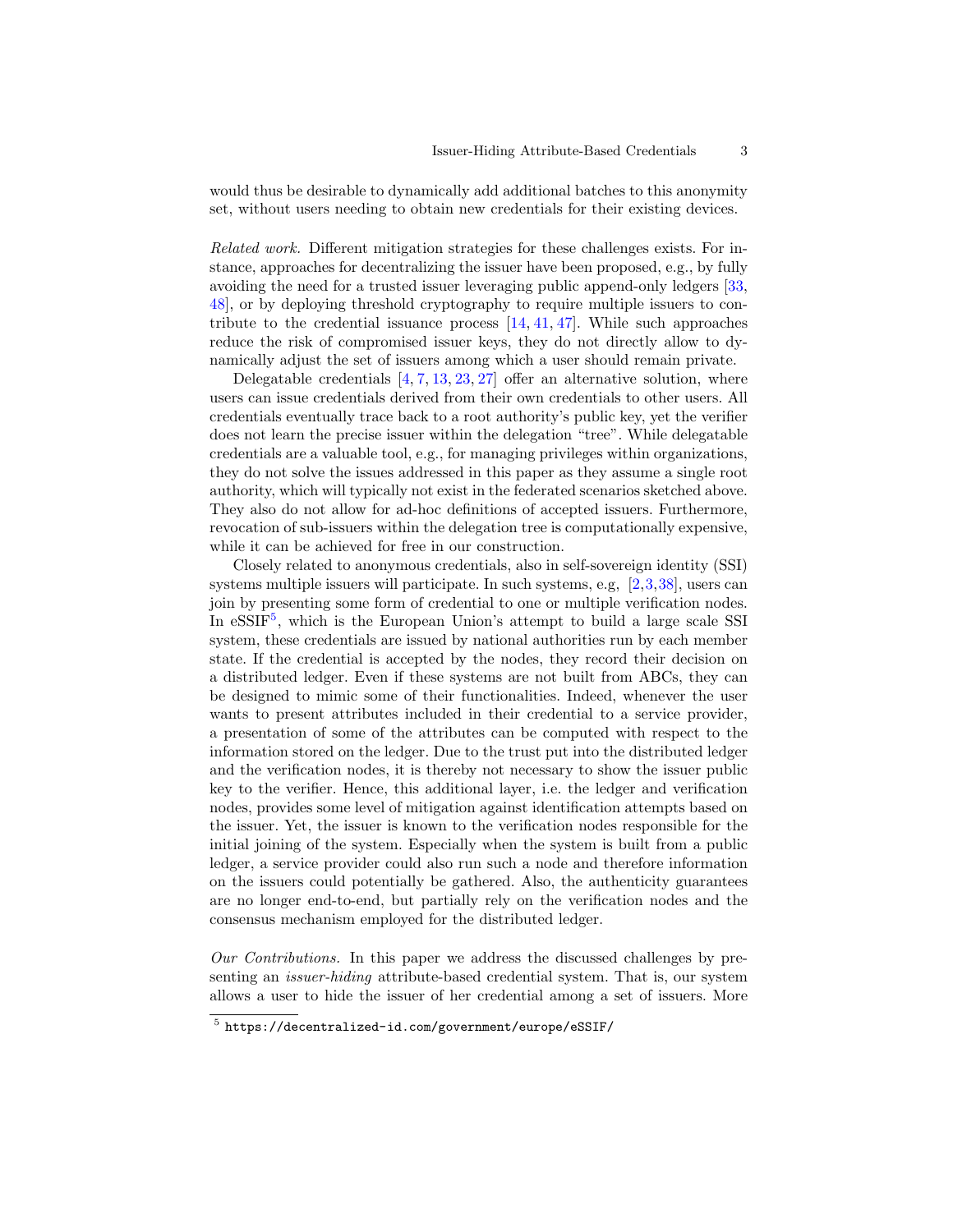specifically, the verifier may issue a *policy* defining the issuers he is willing to accept for a certain presentation session, and the user may then prove that she indeed owns a credential issued by one of those issuers.

Firstly, this approach allows a user to use her credential in various contexts, as described in the examples above. Secondly, the revocation of issuers becomes efficient in the sense that credentials issued by a specific issuer can be revoked by simply no longer including this issuer in the policy. Finally, additional issuers can be added in a seamless fashion by adding them to the policy.

Overview of Our Approach. To explain the technicalities of our construction let us first solve the hiding of public keys during authentication straightforwardly. As already mentioned, a user's credential on attributes  $m = [\text{age}, \text{name}, \text{state},$ reputation] by issuer  $I_i$  is a signature cred on the message vector m valid under the issuer's public key  $ipk_j$ . To authenticate at a verifier  $V_k$  the user U proves validity of *cred* under the public key  $ipk_j$ . More formally, U sends a non-interactive proof NIZK $[(x = ipk_j, w = \{m, cred\}) : \text{Verify}(ipk_j, cred, m)].$ Public common input to the NIZK is  $ipk_j$ . The witness, hence private input by the user are cred and m. The NIZK deals with the privacy of the witness, but  $ipk_j$  is publicly known. As a feature this lets verifiers interpret attributes and credentials with respect to the issuer, e.g. reputation has potentially more weight if  $ipk_j$  belongs to a government agency. In other cases, this is a detriment to user privacy, e.g. the attribute state certified in cred is never revealed by the user, nonetheless the verifier may learn state implicitly by looking at  $ipk_j$ .

An idea to hide  $ipk_j$  in the above NIZK is to build a structure reminiscent of ring signatures. For authentication, the user collects an appropriate set of issuer public keys  $PK \coloneqq \{ipk_1, \ldots, ipk_j, \ldots, ipk_n\}$ . Then we change the NIZK statement to NIZK $[(x = PK, w = \{ipk_j^{'}, m, cred\}) \colon \vee_{i=1}^{n}$  Verify $(ipk_i, cred, m)].$ We solved our problem, the or-statement in the NIZK hides under which *ipk* the user's credential is valid.

The downside is that naively the proof size and verification cost is now linear in  $n := |PK|$  which limits the practicability of this approach. Hence, the next essential step is to avoid the or-statement in the NIZK.

This can be achieved by letting the verifier sign the public keys of the accepted issuers, by computing  $\sigma_j \stackrel{\hspace{0.1em}\mathsf{\scriptscriptstyle\$}}{\leftarrow}$  Sign $(vsk, ipk_j)$  for all  $ipk_j \in PK$ , where  $(vsk, vpk)$  is the verifier's key pair. Instead of performing an or-proof, the user can now show that she knows a signature, issued by the verifier, on the public key of the issuer that issued the user's credential. That is, the user can now send  $NIZK[(x = vpk, w = (\sigma, ipk, cred, m): Verify(ipk, cred, m) \wedge Verify(vpk, \sigma, ipk)],$ which is independent of the number of accepted issuers, i.e.,  $|PK|$ .

A remaining technicality is now that the same verifier may accept different issuers for different scenarios, which is why every  $\sigma_i$  needs to be bound to the specific scenario. Using ephemeral signature keys  $(vpk, vsk)$  in each presentation session would require linear computation for computing and verifying the signatures; alternatively, a unique key pair per verifier could be used, and  $\sigma_j \triangleq (vsk, (ipk_j, \text{domain}))$  could be bound to a specific application domain. We finally opted for a combination, where the verifier is still key-less, yet signatures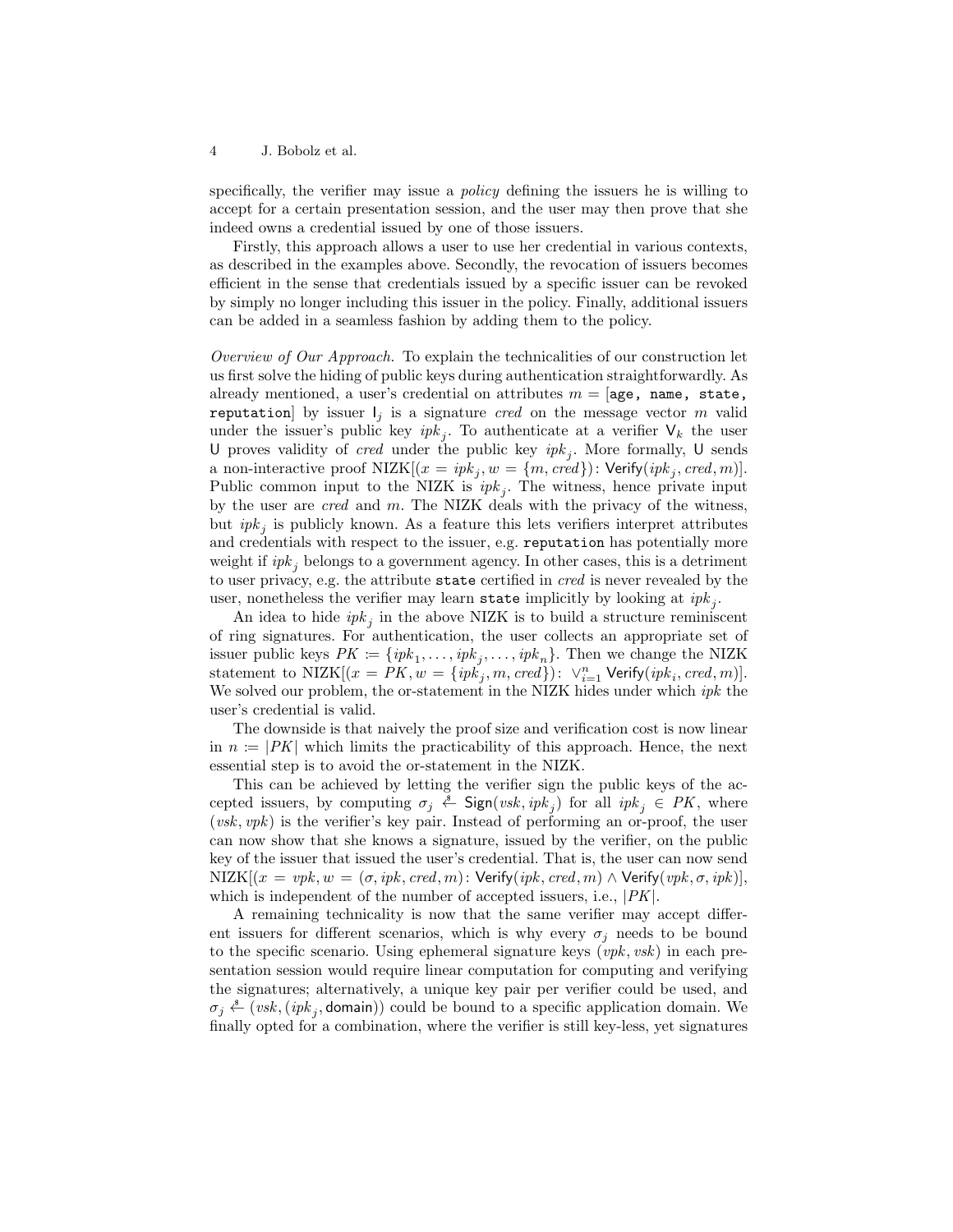<span id="page-4-1"></span> $\mathrm{Exp}^{\mathsf{EUF-CMA}}_{\mathsf{Adv}}(\lambda)$  $pp \stackrel{\hspace{0.1em}\mathsf{\scriptscriptstyle\$}}{\leftarrow} \Sigma.\mathsf{ParGen}(1^\lambda)$  $(sk, pk) \stackrel{\$}{\leftarrow} \Sigma$ .KGen $(pp)$  $\mathcal{Q} \leftarrow \emptyset$  $(m^*, \sigma^*) \stackrel{\$}{\leftarrow} \mathsf{Adv}^{\mathcal{O}_{\text{sign}}}(pk)$ return 0, if  $m^* \in \mathcal{Q}$ return 1, if  $\Sigma$ . Verify $(pp, pk, \sigma^*, m^*) = 1$ return 0 where:  $\mathcal{O}_{\text{sign}}(m)$ :  $\sigma \stackrel{\$}{\leftarrow} \Sigma.\mathsf{Sign}(pp, sk, m)$  $\mathcal{Q} \leftarrow \mathcal{Q} \cup \{m\}$ return  $\sigma$ 

Exp. 1: EUF-CMA experiment for digital signatures.

on public keys can be reused. This is done by letting the verifier define policies where a policy consists of signatures on all  $ipk$ 's for a specific domain, but different signing keys are used for different domains, and thus the respective signing keys can be discarded after publishing a policy.

We formalize the above intuition through a generic construction, for which we provide formal security proofs. We then give a concrete instantiation based on Groth's structure preserving signature scheme [\[36\]](#page-20-8). To ease readability, our basic construction focuses on the core functionality of anonymous credential systems; however, we finally also discuss how to achieve advances functionalities including non-frameability, revocation of credentials, and fine-granular linkability.

Outline. We briefly introduce notation and necessary background in [Section 2.](#page-4-0) Then, in [Section 3](#page-7-0) we present the syntax and security requirements for issuer-hiding ABCs, before giving our generic construction and security proofs in [Sec](#page-11-0)[tion 4.](#page-11-0) A concrete instantiation is presented in [Section 5](#page-13-0) and numerous possible extensions are discussed in [Section 6.](#page-16-0) We finally conclude in [Section 7.](#page-18-0)

## <span id="page-4-0"></span>2 Preliminaries

We denote the main security parameter by  $\lambda$ . We write  $a \stackrel{s}{\leftarrow} A$  to denote that a is the output of a potentially randomized algorithm A and  $v \overset{\hspace{0.1em}\mathsf{\scriptscriptstyle\$}}{\leftarrow} \mathcal{S}$  to denote that v is uniformly sampled at random from a set  $S$ . If not explicitly stated otherwise, all algorithms are assumed to be polynomial-time (PPT).

#### <span id="page-4-2"></span>2.1 Digital Signatures

A digital signature scheme consists of four algorithms:

- $pp \stackrel{s}{\leftarrow} \Sigma$ .ParGen(1<sup> $\lambda$ </sup>) generates public parameters pp.
- $(sk, pk) \xleftarrow{s} \Sigma \cdot KGen(pp)$  generates a secret key sk and a public key pk.
- $-\sigma \stackrel{\hspace{0.1em}\mathsf{\scriptscriptstyle\$}}{\leftarrow} \Sigma.\mathsf{Sign}(pp, sk, m)$  creates a signature  $\sigma$  on message m.
- $b \leftarrow \Sigma$ . Verify $(pp, pk, \sigma, m)$  verifies the signature.

Following Goldwasser et al [\[34\]](#page-20-9), we require a digital signature scheme to be existentially unforgeable, meaning that no adversary can efficiently come up with a valid signature on a new message of the adversary's choice, even if it is given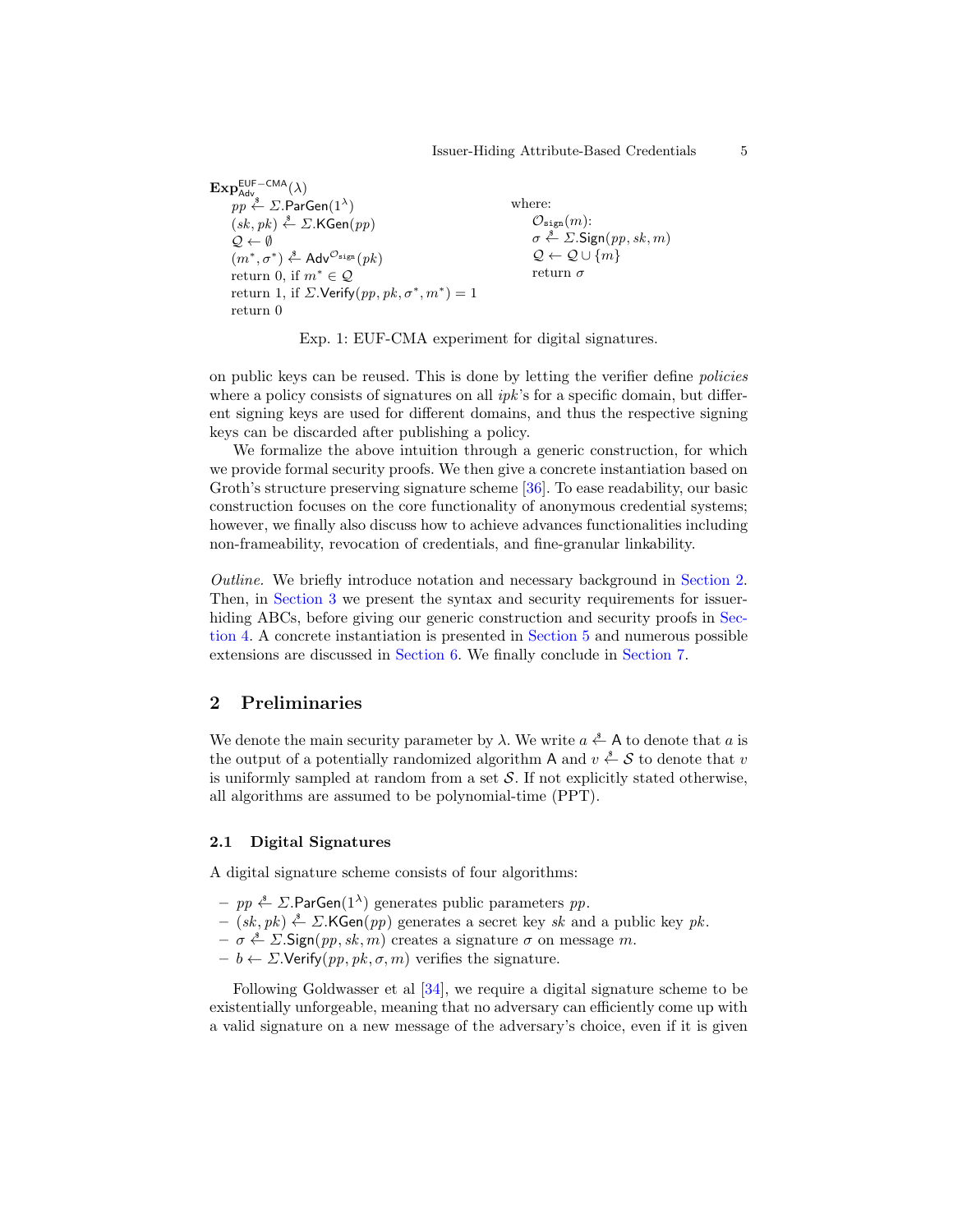access to a signing oracle that may sign an arbitrary number of messages chosen by the adversary:

Definition 1. A digital signature scheme is EUF-CMA secure if and only if for every PPT adversary Adv there exists a negligible function negl such that:

$$
\Pr\left[\mathbf{Exp}_{\mathsf{Adv}}^{\mathsf{EUF-CMA}}(\lambda) = 1\right] \leq \mathsf{negl}(\lambda)\,,
$$

where the experiment is as defined in [Experiment 1.](#page-4-1)

Structure-preserving signatures. We recall the randomizable structure-preserving signature scheme by Groth [\[36\]](#page-20-8). While the scheme is able to sign matrices of group elements, we only require it to sign a single group element. Similar to Camenisch et al.  $[13]$ , we consider the scheme in two variants:  $\mathsf{Groth}_1$  signs elements of  $\mathbb{G}_1$  (and its public keys live in  $\mathbb{G}_2$ ), and Groth2, which signs elements of  $\mathbb{G}_2$ (with public keys in  $\mathbb{G}_1$ ). We describe  $\mathsf{Groth}_1$ . The other scheme,  $\mathsf{Groth}_2$ , can be obtained easily by switching the roles of  $\mathbb{G}_1$  and  $\mathbb{G}_2$ .

- Groth<sub>1</sub>.ParGen(1<sup> $\lambda$ </sup>) generates public parameters pp consisting of a bilinear group  $(\mathbb{G}_1, \mathbb{G}_2, \mathbb{G}_T, e, p, G, \tilde{G})$  of prime order p with generators  $G \in \mathbb{G}_1, \tilde{G} \in$  $\mathbb{G}_2$ , and a random element  $Y \stackrel{\hspace{0.1em}\mathsf{\scriptscriptstyle\$}}{\leftarrow} \mathbb{G}_1$ .
- Groth<sub>1</sub>.KGen(pp) generates a secret key  $sk_{\text{sps}} = v \overset{\hspace{0.1em}\mathsf{\scriptscriptstyle\$}}{\leftarrow} \mathbb{Z}_p^*$  and the corresponding public key  $pk_{\text{sps}} = \tilde{V} = \tilde{G}^v$ .
- Groth<sub>1</sub>.Sign(pp, sk<sub>sps</sub>, M) chooses  $r \stackrel{s}{\leftarrow} \mathbb{Z}_p^*$  and outputs the signature σ =  $(\tilde{R}, S, T) = (\tilde{G}^r, (Y \cdot G^v)^{1/r}, (Y^v \cdot M)^{1/r}).$
- $-$  Groth $_1$  .Rand $(p p, \sigma)$  chooses  $r' \stackrel{\hspace{0.1em}\mathsf{\scriptscriptstyle\$}}{\leftarrow} \mathbb{Z}_p^*$  and outputs  $\sigma' = (\tilde{R}', S', T') = (\tilde{R}^r, S^{1/r}, T')$  $T^{1/r}$ ).
- Groth<sub>1</sub>.Verify(pp,  $pk_{\text{sps}}, \sigma, M$ ) checks that  $e(S, \tilde{R}) = e(Y, \tilde{G}) \cdot e(G, \tilde{V})$  and  $e(T, \tilde{R}) = e(Y, \tilde{V}) \cdot e(M, \tilde{G}).$

This construction is EUF-CMA secure in the generic group model [\[36\]](#page-20-8).

#### 2.2 Zero-Knowledge Proofs

A non-interactive zero-knowledge proof of knowledge (NIZK) allows a prover to generate a cryptographic proof that he knows a secret witness  $w$  such that  $(x, w) \in \mathcal{R}$  for some binary relation  $\mathcal{R}$  and a public statement x, without revealing any additional information about  $w$  than what is already revealed by  $x$ . We denote the language associated with  $\mathcal{R}$  by  $L$ .

Formally, a NIZK consists of three algorithms:

- $pp \stackrel{\hspace{0.1em}\mathsf{\scriptscriptstyle\$}}{\leftarrow} \Pi$ .ParGen $(1^{\lambda})$  generates the public parameters pp.
- $-\pi \stackrel{\text{a}}{\leftarrow} \Pi$ . Prove $(pp, x, w, \text{ctx})$  generates a non-interactive zero-knowledge proof of knowledge  $\pi$  of w such that  $(x, w) \in \mathcal{R}$  bound to ctx.
- $b \leftarrow \Pi$ . Verify $(pp, x, \text{ctx}, \pi)$  verifies a proof  $\pi$ .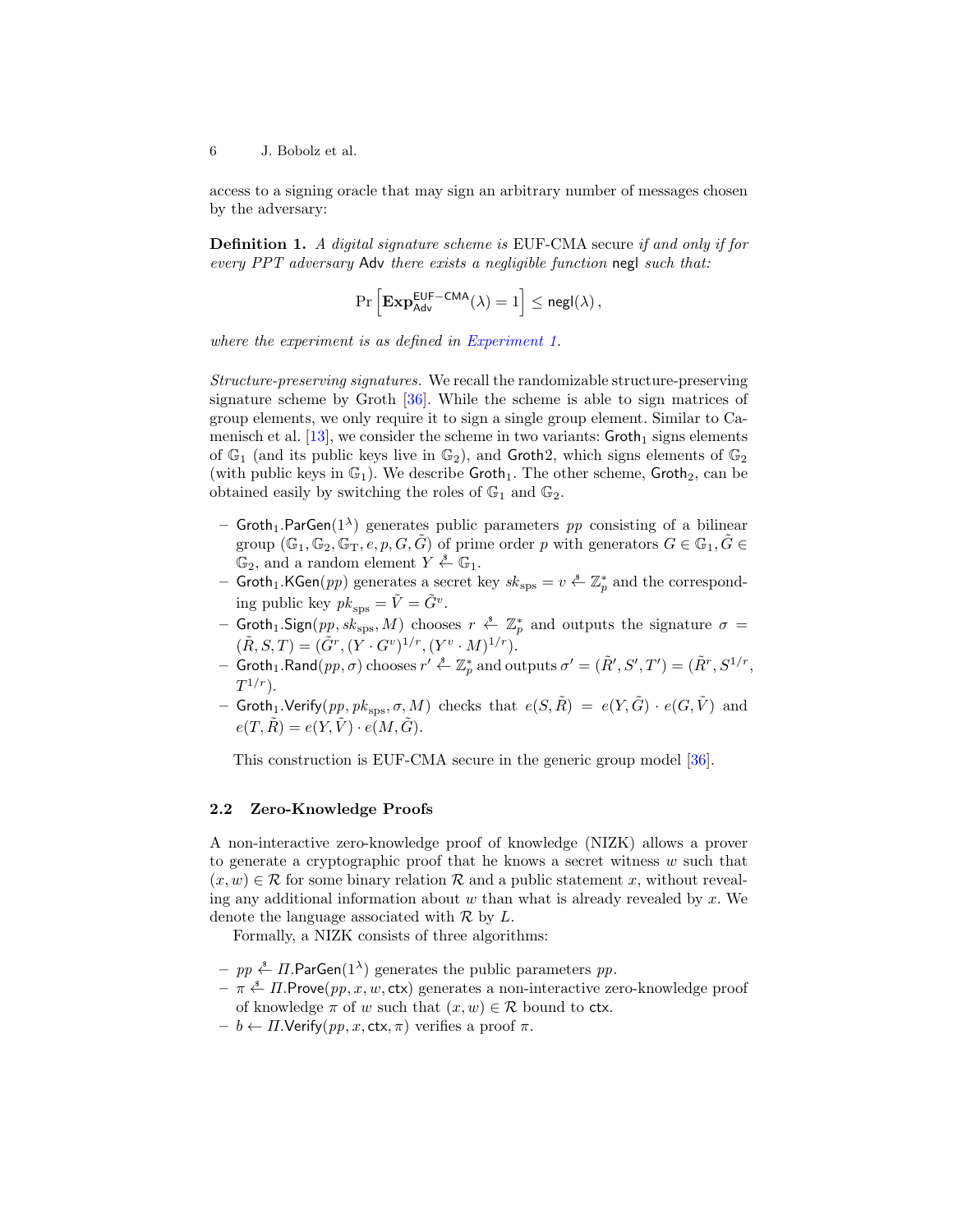<span id="page-6-0"></span> $\mathrm{Exp}^\mathsf{zero-knowledge}_\mathrm{Adv}(\lambda)$  $(pp, \tau) \overset{\hspace{0.1em}\mathsf{\scriptscriptstyle\$}}{\leftarrow} \mathsf{Sim}_1(1^\lambda)$  $b \stackrel{\$}{\leftarrow} \{0,1\}$  $b^* \overset{\hspace{0.1em}\mathsf{\scriptscriptstyle\$}}{\leftarrow} \mathsf{Adv}^{\mathcal{O}_b}(pp)$ return 1, if  $b = b^*$ return 0 where:  $\mathcal{O}_0(x, w, \textsf{ctx})$ : return  $\pi \stackrel{\$}{\leftarrow} \Pi$ . Prove $(pp, x, w, \text{ctx})$ , if  $(x, w) \in \mathcal{R}$ return ⊥  $\mathcal{O}_1(x, w, \textsf{ctx})$ : return  $\pi \stackrel{\hspace{0.1em}\mathsf{\scriptscriptstyle\$}}{\leftarrow} \mathsf{Sim}_2(p p,\tau,x,\mathsf{ctx}),$  if  $(x,w) \in \mathcal{R}$ return ⊥

Exp. 2: Zero-knowledge experiment for NIZKs.

```
\mathrm{Exp}^\mathsf{SimSoundExt}_\mathsf{Adv}(\lambda)(pp, \tau, \zeta) \stackrel{\$}{\leftarrow} \mathsf{Ext}_1(1^{\lambda})Q \leftarrow \emptyset(x^*, ctx<sup>*</sup>, \pi^*) \overset{\$}{\leftarrow} Adv<sup>\mathcal{O}_{\text{SIM}}(pp)</sup>
w^* \overset{\$}{\leftarrow} \mathsf{Ext}_2(pp, \zeta, x^*, \mathsf{ctx}^*, \pi^*)return 1, if:
         \Pi. Verify(pp, x^*, \text{ctx}^*, \pi^*) = 1,
         (x^*, w^*) \notin \mathcal{R}, and
         (x^*, ctx<sup>*</sup>) \notin Qreturn 0
                                                                                            where:
                                                                                                     \mathcal{O}_{\text{SIM}}(x, \text{ctx}):
                                                                                                               \pi \stackrel{\$}{\leftarrow} \mathsf{Sim}_2(pp,\tau,x,\mathsf{ctx})Q \leftarrow Q \cup \{(x, \text{ctx})\}return \pi
```
Exp. 3: Simulation-sound extractability experiment for NIZKs.

Besides correctness, we will require zero-knowledge and simulation-sound extractability from all NIZKs.

<span id="page-6-2"></span>Informally, the zero-knowledge property ensures that the receiver of a NIZK does not learn anything beyond what is already revealed by the statement itself.

Definition 2. A non-interactive proof system Π satisfies zero-knowledge for a relation R, if and only if for every PPT adversary Adv there exists a PPT simulator  $Sim = (Sim_1, Sim_2)$  such that there exists negligible functions negl<sub>1</sub> and  $\text{negl}_2$  such that:

$$
\left| \Pr \left[ \mathsf{Adv}(pp) = 1 : pp \stackrel{\ast}{\leftarrow} \Pi.\mathsf{ParGen}(1^{\lambda}) \right] - \right.
$$

$$
\left| \Pr \left[ \mathsf{Adv}(pp) = 1 : (pp, \tau) \stackrel{\ast}{\leftarrow} \mathsf{Sim}_1(1^{\lambda}) \right] \right| \le \mathsf{negl}_1(\lambda),
$$

and

 $\overline{1}$ 

$$
\left|\Pr\left[\mathbf{Exp}_{\mathsf{Adv}}^{\mathsf{zero-knowledge}}(\lambda) = 1\right] - \frac{1}{2}\right| \leq \mathsf{negl}_2(\lambda)\,,
$$

where the experiment is as defined in [Experiment 2.](#page-6-0)

Intuitively, simulation-sound extractability requires that any adversary that can generate a valid proof must also know a valid witness for this statement, even if it has previously seen arbitrarily many (simulated) proofs of potentially false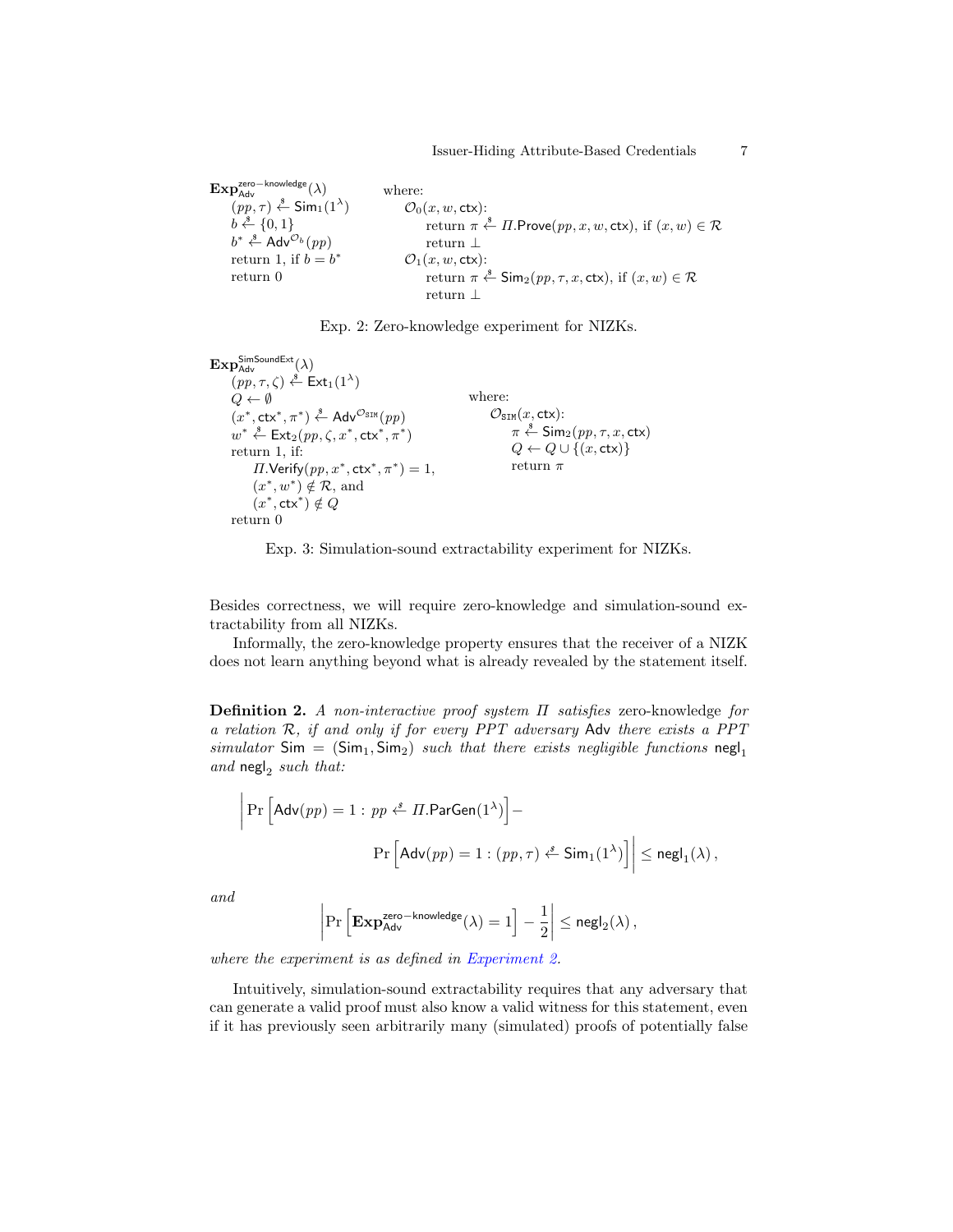statements. Note that the original definition of Groth [\[35\]](#page-20-10), combining simulationsoundness [\[45\]](#page-21-7) and proofs of knowledge [\[28\]](#page-20-11), is stronger than ours in the sense that the adversary also gets access to the extraction trapdoor; however, similar to previous work [\[1,](#page-18-1) [29,](#page-20-12) [30\]](#page-20-13) the following slightly weaker definition is sufficient for our purposes. Furthermore, the inclusion of a context ctx essentially makes the NIZK a signature of knowledge [\[23\]](#page-20-7).

**Definition 3.** A zero-knowledge non-interactive proof system  $\Pi$  satisfies simulation-sound extractability for a relation  $R$ , if and only if for every PPT adversary Adv there exists a PPT extractor  $Ext = (Ext_1, Ext_2)$  such that there exists a negligible function negl such that:

$$
\left| \Pr \left[ \mathsf{Adv}(pp, \tau) = 1 : (pp, \tau) \stackrel{\ast}{\leftarrow} \mathsf{Sim}_1(1^{\lambda}) \right] - \right.
$$

$$
\left| \Pr \left[ \mathsf{Adv}(pp, \tau) = 1 : (pp, \tau, \zeta) \stackrel{\ast}{\leftarrow} \mathsf{Ext}_1(1^{\lambda}) \right] \right| = 0,
$$

and

$$
\Pr\left[\mathbf{Exp}_{\mathsf{Adv}}^{\mathsf{SimSoundExt}}(\lambda) = 1\right] \leq \mathsf{negl}(\lambda)\,,
$$

where the experiment is as defined in [Experiment 3](#page-6-1) and  $Sim = (Sim_1, Sim_2)$  is as in [Definition 2.](#page-6-2)

For notational convenience, we use the following notation for NIZKs, initially introduced by Camenisch and Stadler [\[21\]](#page-20-14). In this notation, a statement like

NIZK 
$$
[(\alpha, \beta, \gamma) : y_1 = g_1^{\alpha} g_2^{\beta} \wedge y_2 = g_1^{\alpha} g_3^{\gamma} \wedge \alpha \ge \gamma]
$$
 (ctx)

denotes a non-interactive zero-knowledge proof of knowledge, bound to the context ctx, of values  $\alpha, \beta, \gamma$  such that the relation on the right hand side is satisfied. We also omit the public proof parameters  $pp$ .

# <span id="page-7-0"></span>3 Framework for Issuer-Hiding ABCs

We next define the syntax for issuer-hiding attribute-based credential systems, and then formalize the security properties required from such a system.

#### 3.1 Syntax

An issuer-hiding ABC system is specified by eight algorithms. Initially, the parameters are generated by ParGen. Having generated a key pair using IKGen, an issuer can then issue credentials on attributes to a user by means of Issue; users can verify the received credential locally by VfCred in order to detect malformed credentials. To define the set of accepted issuers, a verifier generates a policy using PresPolicy, which can be checked for well-formedness using VfPolicy by everyone. Finally, holding a credential from an issuer and a policy from the verifier, a user uses Present to derive a presentation token, which is verified by Verify. The inputs and outputs of the algorithms are introduced in the following: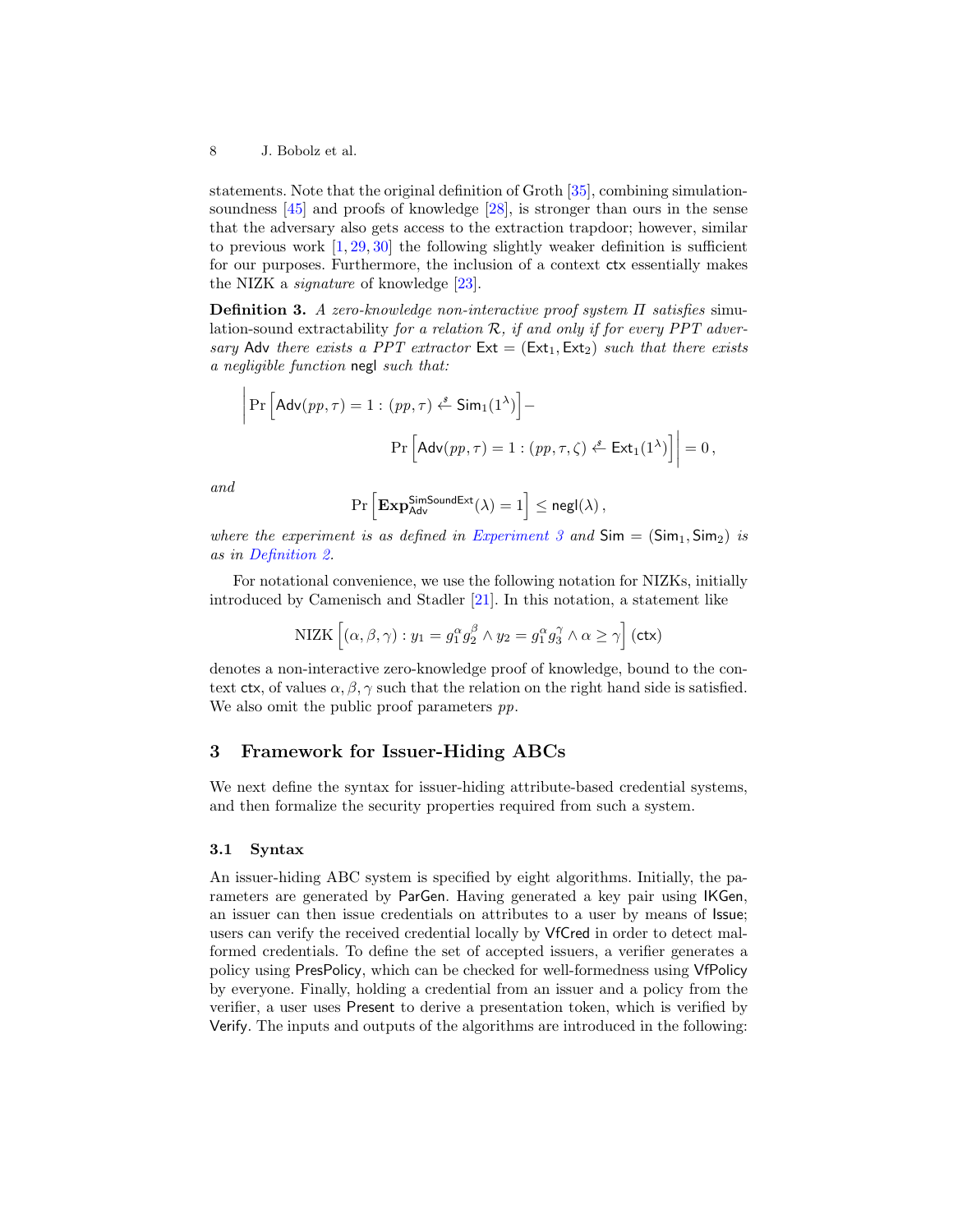Parameter generation. The public parameters are generated as:

$$
pp \stackrel{\hspace{0.1em}\mathsf{\scriptscriptstyle\$}}{\leftarrow} \mathsf{ParGen}(1^\lambda).
$$

The public parameters are assumed to be implicit input to all algorithms presented in the following. We assume  $pp$  in particular specifies the number  $L$  of attributes that may be certified per credential, as well as the attribute space A.

Key generation. Issuers compute their respective private and public keys as:

$$
(isk, ipk) \stackrel{\hspace{0.1em}\mathsf{\scriptscriptstyle\$}}{\leftarrow} \mathsf{IKGen}(pp)\,.
$$

*Issuance*. The issuer creates a credential *cred* on attributes  $\vec{a}$  as follows:

$$
cred \xleftarrow{\$} \textsf{issue}(isk, \vec{a})
$$

For the sake of simplicity, this process is modeled as a non-interactive algorithm as opposed an interactive protocol between the issuer and the user.We assume that both entities have previously set up their respective keys, and that they agreed on attributes  $\vec{a} = (\vec{a}_1, \ldots, \vec{a}_L)$  to be certified.

Credential verification. The validity of a credential can be checked as follows:

 $b \stackrel{\hspace{0.1em}\mathsf{\scriptscriptstyle\$}}{\leftarrow}$  VfCred(*cred*,  $\vec{a}$ , *ipk*).

Presentation policies. Verifiers can define presentation policies defining sets of issuers they are willing to accept for certain presentation sessions:

$$
pol \stackrel{\hspace{0.1em}\mathsf{\scriptscriptstyle\$}}{\leftarrow} \mathsf{PresPolicy}(\{ipk_i\})\,.
$$

Note that pol only defines the sets of issuers accepted by a verifier, but not, e.g., which attributes a verifier needs to disclose. By this, pol can be reused for multiple contexts, reducing the number of policies.

Policy verification. Presentation policies can be checked for validity as follows:

$$
b \leftarrow \mathsf{VfPolicy}(pol, \{ipk_i\})\,.
$$

Presentation. For practical reasons, we only focus on non-interactive presentation protocols. Having agreed on a presentation policy which has been verified by the user, she computes a presentation token:

$$
pt \stackrel{\text{s}}{\leftarrow}
$$
 Present(*ipk*, *cred*,  $\phi$ ,  $\vec{a}$ , *pol*,  $\text{ctx}$ ).

The verifier then validates the token as:

$$
b \leftarrow \mathsf{Verify}(pt, \phi, pol, \mathsf{ctx}) .
$$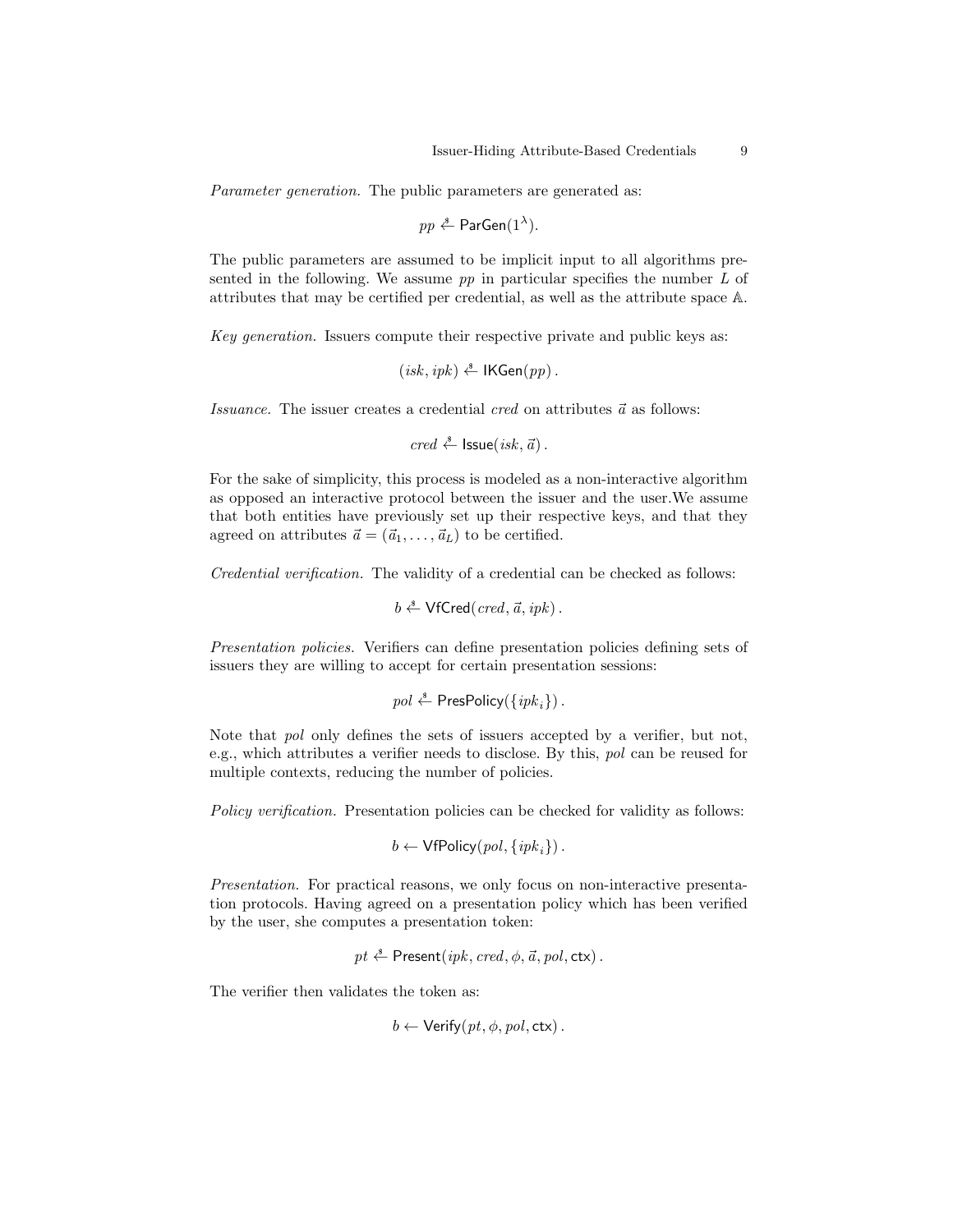Here,  $\phi : \mathbb{A}^L \to \{0,1\}$  is a predicate over the user's attributes that needs to be satisfied in order to pass verification, i.e., verification only passes if  $\phi(\vec{a}) = 1$ . For instance,  $\phi$  might require that some  $a_i$  equals some previously agreed value, corresponding to the disclosure of this attribute, or that  $a_i \in [l, r]$  for some bounds  $l$  and  $r$ . Finally, the purpose of  $\mathsf{ctx}$  is to define a context in which the presentation token is accepted, e.g., a session identifier or a random nonce to avoid replay attacks or similar.

Policies will typically be long-lived, and it thus not necessary for a user to verify the policy every time before computing a presentation token. We thus do not consider these computational costs as part of the verification algorithm.

#### 3.2 Security Definitions

We next define necessary security properties for an issuer-hiding ABC system.

Correctness. We omit a formal definition here, as the requirements are what one would expect: if all parties follow the protocol specifications during all phases, any presentation token computed by the user will be accepted by the verifier.

Unforgeability. Unforgeability requires that it is infeasible for an adversary to generate a valid presentation token, if it has not previously received a credential on attributes satisfying  $\phi$  from one of the accepted issuers, or a presentation token for the same (ctx,  $\phi$ , pol).

In the following definition, note that while the challenge policy  $pol^*$  may only include honest issuers' keys, the adversary may request presentation tokens for arbitrary sets of *ipk*'s from the presentation oracle  $\mathcal{O}_{\text{present}}$ , covering the case of adversarial issuers.

Definition 4. An issuer-hiding ABC system satisfies unforgeability, if and only if for every PPT adversary Adv and every number of issuers<sup>[6](#page-9-0)</sup>  $n_1$  there exists a negligible function negl such that:

$$
\Pr\left[\mathbf{Exp}_{\mathsf{Adv}}^{\mathsf{Unforgetability}}(\lambda,n_{\mathsf{I}})=1\right]\leq \mathsf{negl}(\lambda)\,,
$$

where the experiment is as defined in [Experiment 4.](#page-10-0)

Unlinkability. Unlinkability requires that no two user actions can be linked by an adversary. This even needs to hold if the adversary has full control over verifiers, issuers, and the user's credential. In the experiment (cf. [Experiment 5\)](#page-10-1), we thus let the adversary output two sets of credentials, attributes, and respective issuers, as well as a presentation policy pol, a predicate  $\phi$ , and the issuers' public keys. Upon receiving a presentation token derived from one of the two credentials, the adversary must not be able to decide which underlying credential was used, as long as both credentials are valid and consistent with  $\phi$ .

<span id="page-9-0"></span> $6$  Parametrizing [Experiment 4](#page-10-0) by  $n_1$  is for notational convenience only. Modifying the experiment and the proofs in the remainder of this paper to support an arbitrary polynomial number of issuers is straightforward.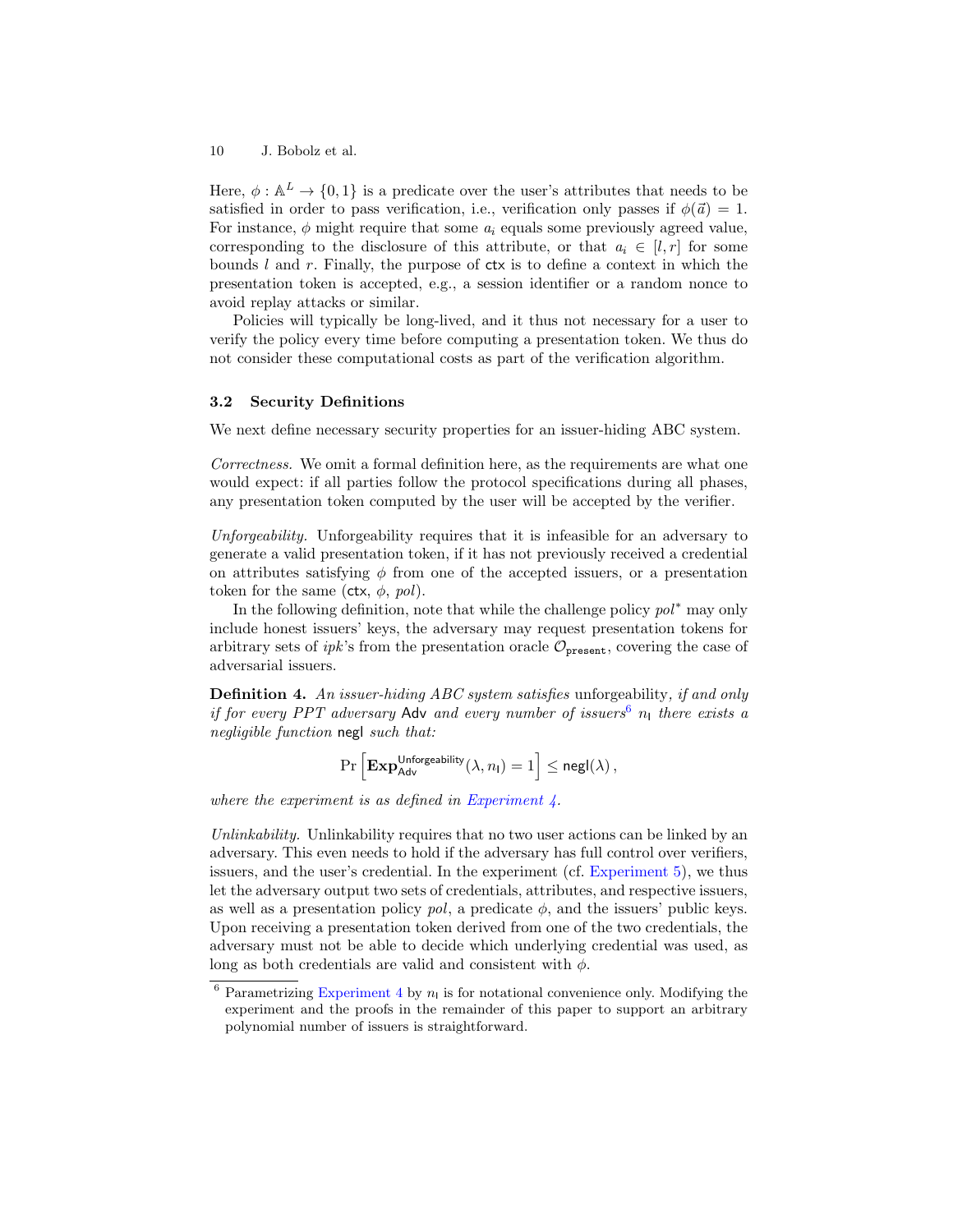```
\mathbf{Exp}^\mathsf{Unforgetability}_{\mathsf{Adv}}(\lambda,n_\mathsf{I})pp \stackrel{\hspace{0.1em}\mathsf{\scriptscriptstyle\$}}{\leftarrow} ParGen(1^{\lambda})Q_{\text{issue}} \leftarrow \emptyset, Q_{\text{present}} \leftarrow \emptyset, Q_{\text{reveal}} \leftarrow \emptyset(isk_i, ipk_i) \overset{\$}{\leftarrow} \mathsf{IKGen}(pp) \text{ for } i = 1, \ldots, n_1(I^*,st) \overset{\hspace{0.1em}\mathsf{\scriptscriptstyle\$}}{\leftarrow} \mathsf{Adv}^{\mathcal{O}_{\text{issue}},\mathcal{O}_{\text{present}},\mathcal{O}_{\text{reveal}}}(pp,\{ipk_i\}_{i=1}^{n_\mathsf{I}})pol^* \overset{\hspace{0.1em}\mathsf{\scriptscriptstyle\$}}{\leftarrow} PresPolicy(I^*)(pt^*, \phi^*, \textsf{ctx}^*) \overset{\$}{\leftarrow} \mathsf{Adv}^{\mathcal{O}_\texttt{ISSue}, \mathcal{O}_\texttt{present}, \mathcal{O}_\texttt{reveal}}(st, pol^*)where the oracles are defined as follows:
                   \mathcal{O}_{\text{issue}}(i_j, \vec{a}_j)\text{cred}_j \overset{\$}{\leftarrow} \textsf{ Issue}(isk_{i_j}, \vec{a}_j)add (i_j, \vec{a}_j) to Q_{\text{issue}}\mathcal{O}_{\mathtt{present}}(j, pol, \phi, \mathtt{ctx})add (pol, \phi, \text{ctx}) to Q_{\text{present}}return \emph{pt} \overset{\hspace{0.1em}\mathsf{\scriptscriptstyle\$}}{\leftarrow} \mathsf{Present}(\textit{cred}_j, \emph{ipk}_{i_j}, \vec{a}_j, \phi, \textit{pol}, \textsf{ctx})\mathcal{O}_{\text{reveal}}(j)add (i_j, \vec{a}_j) to Q_{\text{reveal}}return \,cred_{j}return 1 if:
           I^* \subseteq \{ipk_i\}_{i=1}^{n_1}Verify(pt^*, pol^*, \phi^*, \text{ctx}^*) = 1(\text{pol}^*, \phi^*, \text{ctx}^*) \notin Q_{\text{present}}\overrightarrow{\mu}(i_j, \vec{a}_j) \in Q_{\texttt{reveal}} \text{ such that } \phi^*(\vec{a}_j) = 1 \text{ and } i p k_{i_j} \in I^*return 0
```
Exp. 4: Unforgeability experiment

```
\mathrm{Exp}^{\mathsf{Unlinkability}}_{\mathsf{Adv}}(\lambda)b \stackrel{s}{\leftarrow} \{0,1\}pp \stackrel{\hspace{0.1em}\mathsf{\scriptscriptstyle\$}}{\leftarrow} ParGen(1^{\lambda})(\{ \text{cred}_l, \vec{a}_l, i_l \}_{l=0}^1, \text{pol}, \phi, \{ \text{ipk}_i \}, \textsf{ctx}, st) \overset{\$}{\leftarrow} \mathsf{Adv}(pp)pt^* \stackrel{\hspace{0.1em}\mathsf{\scriptscriptstyle\$}}{\leftarrow} \mathsf{Present}(\{ipk_i\}, cred_b, \phi, \vec{a}_b, pol, \mathsf{ctx})b^* \overset{\$}{\leftarrow} \mathsf{Adv}(pt^*, st)return 1 if and only if:
         b = b^*,\mathsf{VfCred}(cred_l, \vec{a}_l, ipk_{i_l}) = 1 \text{ for } l \in \{0, 1\},\phi(\vec{a}_l) = 1 for l \in \{0, 1\}, and
        VfPolicy(pol, \{ipk_i\}) = 1return b' \stackrel{\$}{\leftarrow} \{0,1\}
```
Exp. 5: Unlinkability experiment

**Definition 5.** An issuer-hiding ABC system satisfies unlinkability, if and only if for every PPT adversary Adv there exists a negligible function negl such that:

$$
\left|\Pr\left[\mathbf{Exp}_{\mathsf{Adv}}^{\mathsf{Unlinkability}}(\lambda) = 1\right] - \frac{1}{2}\right| \leq \mathsf{negl}(\lambda)\,,
$$

where the experiment is as defined in [Experiment 5.](#page-10-1)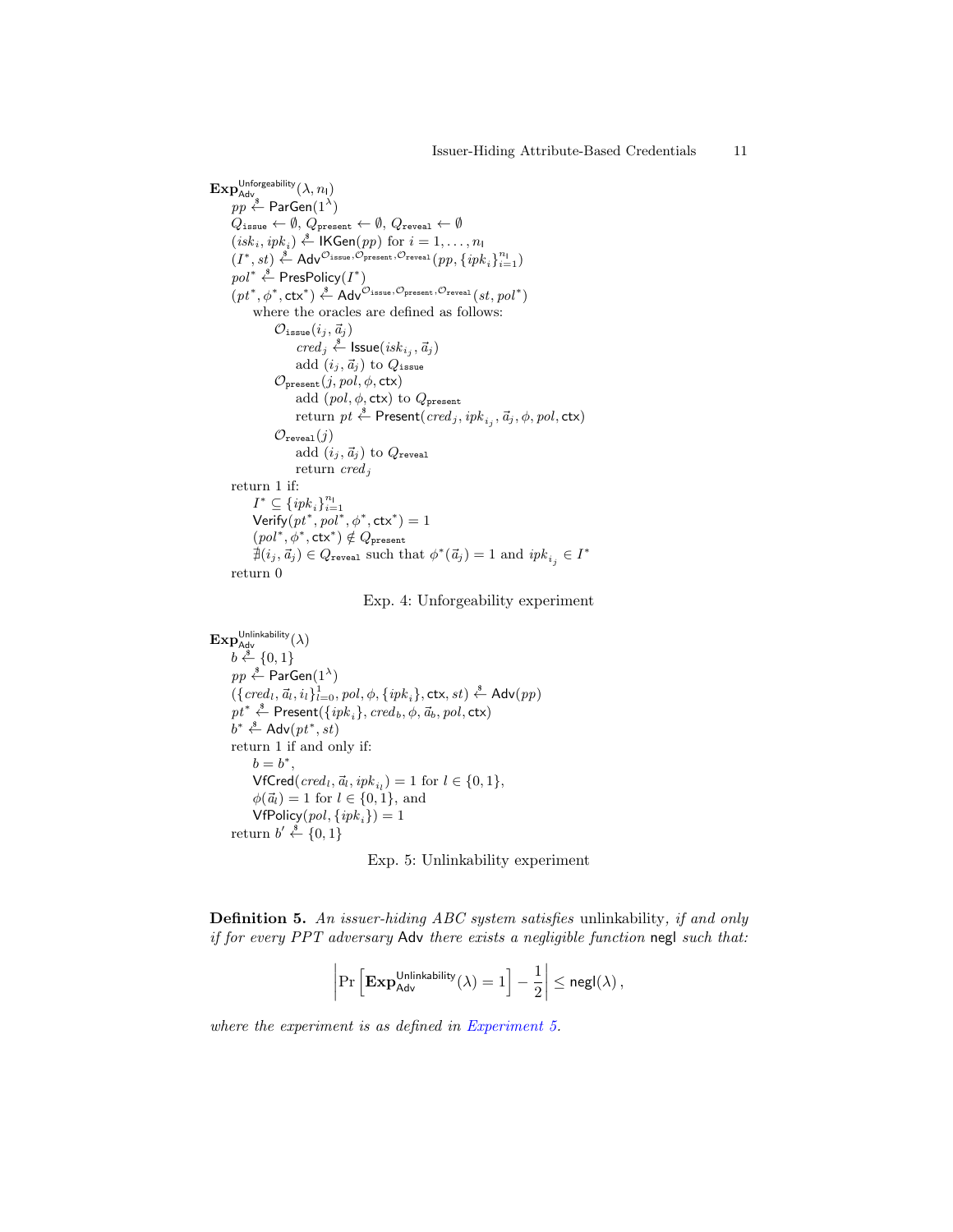<span id="page-11-1"></span>ParGen(1<sup> $\lambda$ </sup>). Return  $pp \stackrel{\hspace{0.1em}\mathsf{\scriptscriptstyle\$}}{\leftarrow} \Sigma$ .ParGen(1 $\lambda$ ). IKGen(pp). Return (isk, ipk)  $\stackrel{\$}{\leftarrow} \Sigma_1$ .KGen(pp).  $\mathsf{Issue}(isk, \vec{a})$ . Return cred  $\stackrel{\$}{\leftarrow} \Sigma_1$ . Sign $(pp, isk, \vec{a})$ .  $VfCred(cred, \vec{a}, ipk)$ . Return 1 if  $\Sigma_1$ . Verify $(pp, ipk, cred, \vec{a}) = 1$ . Otherwise, return 0. PresPolicy( $\{ipk_i\}$ ). Generate a signature key pair  $(vsk, vpk) \stackrel{\$}{\leftarrow} \Sigma_V$ .KGen(pp) and compute the signature  $\sigma_i \stackrel{\hspace{0.1em}\mathsf{\scriptscriptstyle\$}}{\leftarrow} \Sigma_{\mathsf{V}}.\mathsf{Sign}(pp, vsk, ipk_i).$  Return  $pol = (vpk, \{(ipk_i, \sigma_i)\})$ .  $VfPolicy$  $(pol, \{ipk_i\})$ *.* Parse *pol* as  $(vpk, \{(ipk_i, \sigma_i)\})$ . Return 1 if and only if  $\Sigma_{\mathsf{V}}$ . Verify $(pp, vpk, \sigma_i, ipk_i) = 1$  for all *i*. Otherwise, return 0. Present(*cred, ipk,*  $\vec{a}$ *,*  $\phi$ *, pol,* ctx). Parse pol as  $(vpk, \{(ipk_i, \sigma_i)\})$ . Set j such that  $ipk_j =$  $ipk$ . Return a presentation token  $pt$  as follows:  $pt \stackrel{s}{\leftarrow} \textrm{NIZK}[(\sigma_j, ipk_j, cred, \vec{a}) : \Sigma_V.\mathsf{Verify}(pp, vpk, \sigma_j, ipk_j) = 1 \; \wedge \;$  $\Sigma_1$ . Verify $(pp, ipk_j, cred, \vec{a}) = 1 \wedge$  (1)  $\phi(\vec{a}) = 1$ ](pol,  $\phi$ , ctx) Verify( $pt, pol, \phi$ ). Return 1 if and only if  $pt$  verifies correctly. Otherwise, return 0.

# <span id="page-11-0"></span>4 A Generic Construction

The following section describes a generic construction of issuer-hiding attributebased credentials, and gives a formal security analysis of its security.

#### 4.1 Construction

Let  $\varSigma_\mathsf{I}=(\varSigma.\mathsf{ParGen},\varSigma_\mathsf{I}.\mathsf{KGen},\varSigma_\mathsf{I}.\mathsf{Sign},\varSigma_\mathsf{I}.\mathsf{Verify})\text{ and }\varSigma_\mathsf{V}=(\varSigma.\mathsf{ParGen},\varSigma_\mathsf{V}.\mathsf{KGen},$  $\Sigma_{\rm V}$ .Sign,  $\Sigma_{\rm V}$ .Verify) be digital signature schemes (cf. [Section 2.1\)](#page-4-2) with a common parameter generation algorithm.

Our generic construction is now depicted in [Construction 1.](#page-11-1) We refer to [Section 1](#page-2-1) for a detailed description of the intuition underlying this construction.

#### 4.2 Security Analysis

**Theorem 1.** If  $\Sigma_1$  and  $\Sigma_V$  are EUF-CMA secure and the NIZK is zero-knowledge and simulation-sound extractable, then [Construction 1](#page-11-1) is unforgeable.

Intuitively, the adversary has two potential ways of breaking unforgeability: (1) he can forge a  $\Sigma_{\mathsf{V}}$  signature on his own public key  $ipk'$  (that is not part of the

<span id="page-11-2"></span>Construction 1: Generic construction of issuer-hiding ABCs.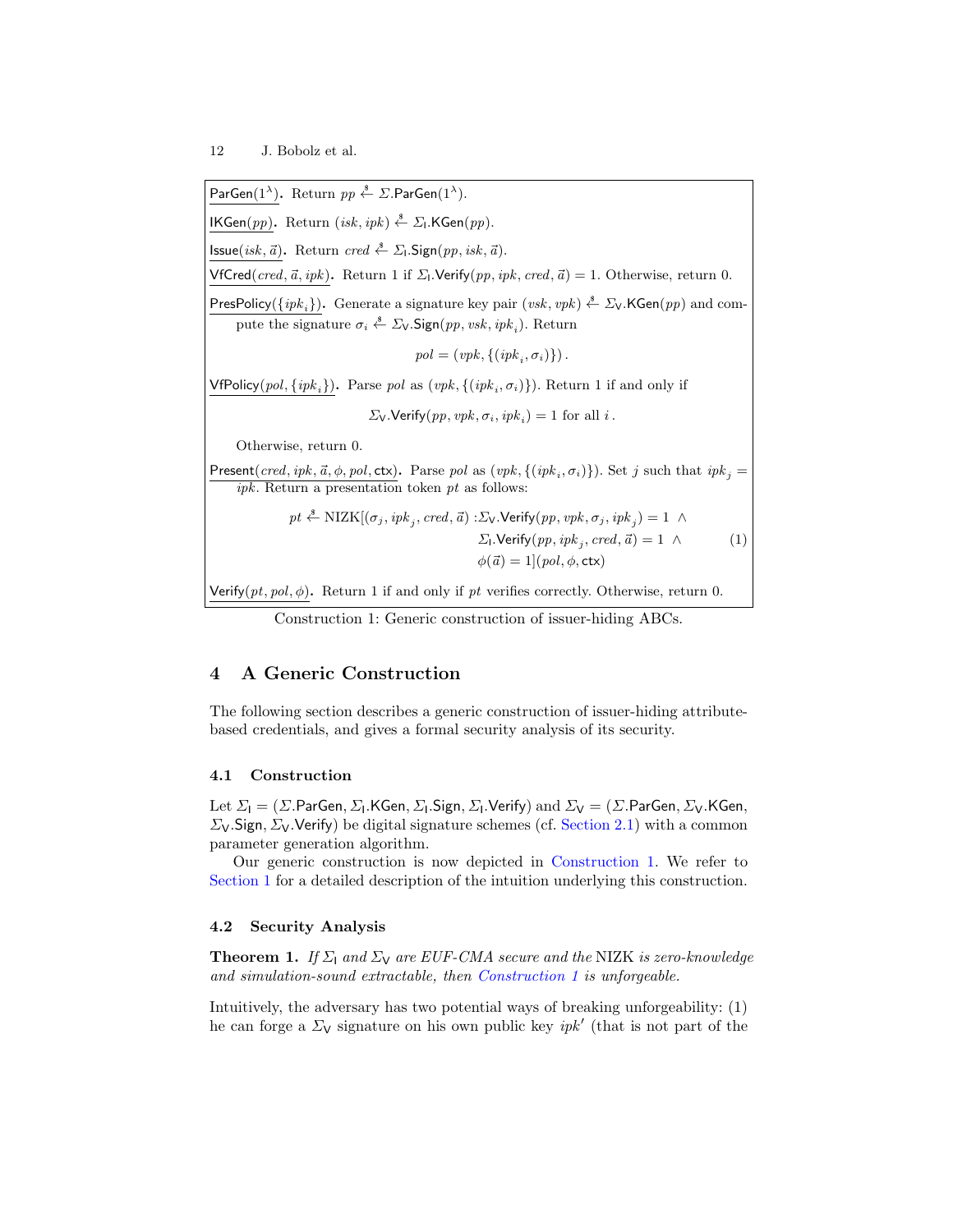challenge policy  $pol^*$ ), or (2) he can forge a credential by forging a  $\Sigma_1$  signature w.r.t. some honest issuer's public key  $ipk_i$ .

Proof. Let Adv be a PPT adversary. We first modify the unforgeability game by simulating all NIZK pt output by  $\mathcal{O}_{\text{present}}$ . Because the NIZK is zero-knowledge, this increases the winning probability by at most a negligible amount. In the following, we argue that Adv's winning probability in the modified game is negligible.

In the (modified) unforgeability game, Adv outputs  $pol^*$  and  $(pt^*, \phi^*)$ . If Adv wins, we can apply the NIZK extractor to  $pt^*$  to extract a witness  $(\sigma, ipk, cred, \vec{a})$ . Let extractfail be the event that Adv wins but the extractor fails to output a valid witness. Let polforge be the event that Adv wins, the extractor does not fail, and the extracted *ipk* is not any honest issuer's public key, i.e.  $ipk \notin \{ipk_{i}\}.$ Let credforge be the event that Adv wins, the extractor does not fail, and the extracted *ipk is* one of the honest issuer's public keys, i.e.  $ipk \in \{ipk_i\}$ .

It holds that Pr[Adv wins]  $\leq$  Pr[Adv wins  $\land \neg$ extractfail] + Pr[extractfail] =  $Pr[polforget] + Pr[creditractfail]$ . Because the NIZK is simulationsound extractable,  $Pr[extractfall]$  is negligible. We now show that both  $Pr[pdforge]$ and Pr[credforge] are negligible, which will conclude this proof.

Type 1 adversaries. We construct an adversary B against  $\Sigma_{\rm V}$ 's EUF-CMA security.

- B gets pp, pk as input and access to a signing oracle  $\mathcal{O}_{\text{sign}}$ .
- B generates  $(isk_i, ipk_i) \triangleq \mathsf{IKGen}(pp)$  for  $i = 1, \ldots, n_1$  and runs  $(I^*, st) \triangleq$  $\mathsf{Adv}^{\mathcal{O}_{\text{issue}},\mathcal{O}_{\text{present}},\mathcal{O}_{\text{reveal}}}(pp,\{ipk_i\}_{i=1}^{n_1}).$  It answers oracle queries honestly using  $\{isk_i\}.$
- $-$  B queries  $\mathcal{O}_{\text{sign}}$  for signatures  $\sigma_i$  on  $ipk_i \in I^*$ . It sets  $pol^* = (pk, \{(ipk_i, \sigma_i)\})$ and runs  $(pt^*, \phi^*, \textsf{ctx}^*) \overset{\hspace{0.1em}\mathsf{\scriptscriptstyle\$}}{\leftarrow} \mathsf{Adv}^{\mathcal{O}_{\textsf{isuse}}, \mathcal{O}_{\textsf{present}}, \mathcal{O}_{\textsf{reveal}}}(st, pol^*).$
- If Adv's winning condition is not fulfilled, B aborts.
- Otherwise, B extracts a witness  $(\sigma, ipk, cred, \vec{a})$  from  $pt^*$ .
- If  $ipk \notin \{ipk_i\}$ , B, it outputs  $(ipk, \sigma)$  as a forgery.

By construction,  $Pr[B \text{ wins}] = Pr[pol forge]$  (note that if polforge occurs, B has not queried for a signature on  $ipk$ ). Because  $\Sigma_{\mathsf{V}}$  is EUF-CMA secure, Pr[polforge] is negligible.

Type 2 adversaries. We construct an adversary B against  $\Sigma_1$ 's EUF-CMA security.

- B gets pp, pk as input and access to a signing oracle  $\mathcal{O}_{\text{sign}}$ .
- $-$  B chooses a random  $k \stackrel{\hspace{0.1em}\mathsf{\scriptscriptstyle\$}}{\leftarrow} \{1,\ldots,n_1\}.$
- B sets  $ipk_k = pk$  and generates  $(isk_i, ipk_i) \overset{\$}{\leftarrow}$  IKGen $(pp)$  for  $i \in \{1, ..., n_l\} \setminus$  $\{k\}$ . It runs  $(I^*, st) \overset{\hspace{0.1em}\mathsf{\scriptscriptstyle\$}}{\leftarrow} \mathsf{Adv}^{\mathcal{O}_{\text{issue}}, \mathcal{O}_{\text{present}}, \mathcal{O}_{\text{reveal}}}(pp, \{ipk_i\}_{i=1}^{n_1}).$ 
	- It answers  $\mathcal{O}_{\text{issue}}(i_j, \vec{a}_j)$  by adding  $(i_j, \vec{a}_j)$  to  $\hat{Q}_{\text{issue}}$  (but not generating a credential).
	- $\bullet\,$  It answers  $\mathcal{O}_{\mathtt{present}}(j, pol, \phi, \mathsf{ctx})$  by creating a simulated NIZK  $pt$  (unless  $\phi(\vec{a}_i) = 0.$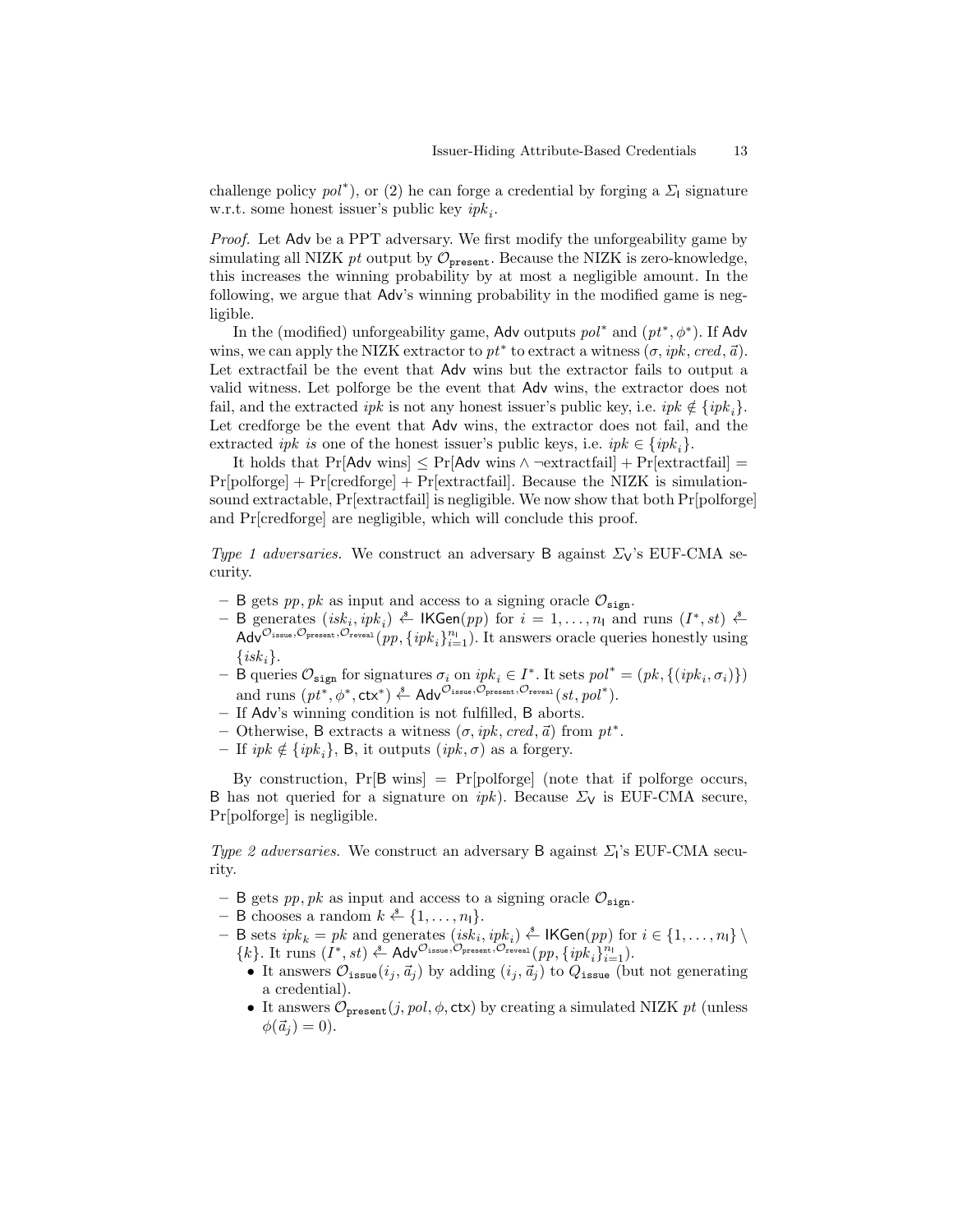- 14 J. Bobolz et al.
	- It answers  $\mathcal{O}_{\text{reveal}}(j)$  with  $cred_j$  as follows: if  $i_j = k$ , it queries  $cred_j \triangleq$  $\mathcal{O}_{\text{sign}}(\vec{a}_j)$ . Otherwise, it computes  $\text{cred}_j \overset{\hspace{0.1em}\mathsf{\scriptscriptstyle\$}}{\leftarrow} \Sigma_l$ . Sign $(pp, isk_{i_j}, \vec{a}_j)$ . Repeat reveal queries for j are answered with the same value  $\operatorname{cred}_i$  every time.
	- B generates  $pol^* \xleftarrow{s}$  PresPolicy(I<sup>\*</sup>). Afterwards, it runs ( $pt^*, \phi^*, \text{ctx}^*$ )  $\xleftarrow{s}$  $\mathsf{Adv}^{\mathcal{O}_{\text{issue}},\mathcal{O}_{\text{present}},\mathcal{O}_{\text{reveal}}}(st, pol^{*}).$ 
		- B answers oracle queries as above.
- If Adv's winning condition is not fulfilled, B aborts.
- Otherwise, B extracts a witness  $(\sigma, ipk, cred, \vec{a})$  from  $pt^*$ .
- If  $ipk = pk$ , B outputs  $(\vec{a}, \sigma)$  as a forgery.

Note that the way B answers oracle queries is consistent with the way the (modified) unforgeability experiment does so.

If credforge  $\wedge ipk = pk$ , then  $(\vec{a}, \sigma)$  is a valid forgery.  $\sigma$  is a valid signature on  $\vec{a}$  by guarantee of the NIZK extractor. Furthermore, B has not queried for a signature on  $\vec{a}$  (because  $\phi^*(\vec{a}) = 1$  by guarantee of the extractor, but the winning condition guarantees that  $\phi^*(\vec{a}') = 0$  for all signatures revealed through  $\mathcal{O}_{\text{reveal}}$ ). Hence Pr[B wins]  $\geq$  Pr[credforge  $\wedge ipk = pk$ ] =  $\frac{1}{n_1} \cdot Pr[{\rm credforeg}]$ . Because  $\Sigma_1$  is EUF-CMA secure, Pr[credforge] is negligible. ⊓⊔

#### Theorem 2. If NIZK is zero-knowledge, then [Construction 1](#page-11-1) is unlinkable.

Proof. Because the property follows almost immediately from the zero-knowledge property, we omit a full proof. Note that the unlinkability experiment ensures that the witnesses used when computing  $pt^*$  are valid for both  $b = 0$  and  $b = 1$ (for cases where the adversary does not output valid values, the experiment ends up outputting a random bit, not providing any advantage to the adversary). This means that the unlinkability experiment is computationally indistinguishable from one where  $pt^*$  is created by the NIZK simulator. In the latter, the view of Adv is independent of b.  $□$ 

# <span id="page-13-0"></span>5 Concrete Instantiation

One possible instantiation of [Construction 1](#page-11-1) in [Section 4](#page-11-0) is with Groth's structurepreserving signatures [\(Section 2.1\)](#page-4-2). This instantiation is inspired by delegatable credentials [\[13\]](#page-19-8) where the issue of proving knowledge of a hidden signature on the hidden public key of another hidden signature also comes up (though in a different scenario).

Concretely, in this instantiation, the issuer signs attributes using hash-thensign with the Pedersen hash  $H(\vec{a}) = \prod_{i=1}^{L} H_i^{\vec{a_i}}$  and the structure-preserving signature scheme  $Groth<sub>1</sub>$ . The verifier signs valid issuer public keys using  $Groth<sub>2</sub>$ . A presentation token is a Schnorr-style proof of knowledge [\[46\]](#page-21-8) turned noninteractive using the Fiat-Shamir heuristic [\[31\]](#page-20-15) which gives us a simulation-sound extractable NIZK. We assume that the statement and public values are included in the computation of the challenge in order to avoid malleability issues  $[6]$ .

With these choices, the scheme works as specified in [Construction 2.](#page-14-0)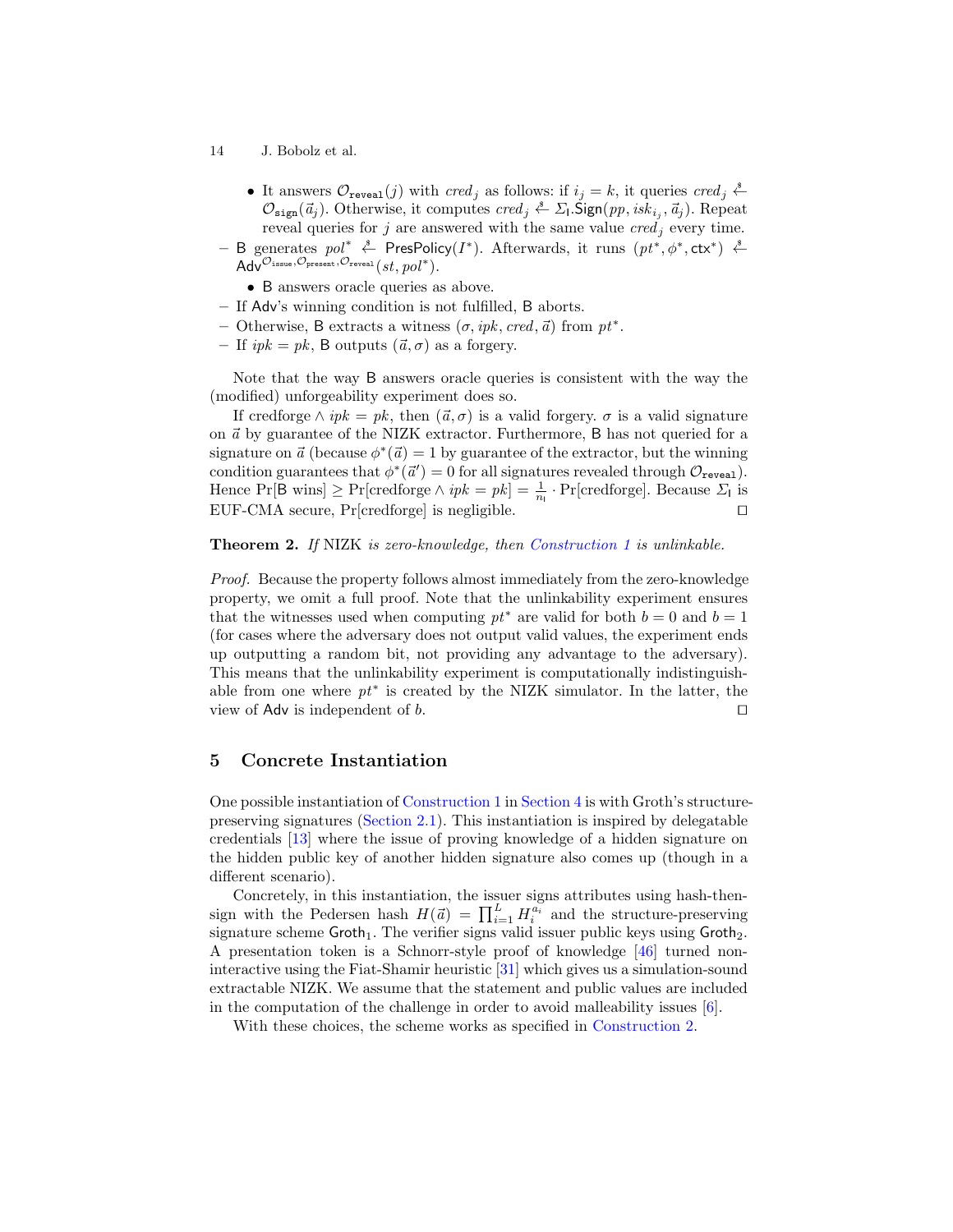<span id="page-14-0"></span>ParGen(1<sup> $\lambda$ </sup>). For  $e: \mathbb{G}_1 \times \mathbb{G}_2 \to \mathbb{G}_T$  as in Groth1.ParGen, choose  $Y, H_i \stackrel{s}{\leftarrow} \mathbb{G}_1$  and  $\tilde{Y} \stackrel{\$}{\leftarrow} \mathbb{G}_2$ . Define the hash function  $H : \mathbb{Z}_p^L \to \mathbb{G}_1$ ,  $H(\vec{a}) = \prod_{i=1}^L H_i^{a_i}$ . Return  $pp = (\mathbb{G}_1, \mathbb{G}_2, \mathbb{G}_T, e, p, G, \tilde{G}, Y, \tilde{Y}, (H_i)_{i=1}^L).$  $\mathsf{IKGen}(pp)$ . Generate a Groth<sub>1</sub> key pair  $(isk, ipk) = (v, \tilde{V}) \overset{\hspace{0.1em}\mathsf{\scriptscriptstyle\$}}{\leftarrow}$  Groth<sub>1</sub>.KGen(pp).  $\mathsf{Issue}(isk, \vec{a})$ . Return  $cred = (\tilde{R}, S, T) \overset{\text{s}}{\leftarrow} \mathsf{Groth}_1.\mathsf{Sign}(pp, v, H(\vec{a})).$ VfCred(cred,  $\vec{a}$ , ipk). Return whatever Groth<sub>1</sub>.Verify(pp,  $\tilde{V}$ , cred,  $H(\vec{a})$ ) returns. PresPolicy( $\{ipk_i\}$ ). Generate  $(vsk, vpk) = (u, U) \stackrel{s}{\leftarrow}$  Groth<sub>2</sub>.KGen(pp) and  $\sigma_i =$  $(R_i, \tilde{S}_i, \tilde{T}_i) \overset{\$}{\leftarrow}$  Groth<sub>2</sub>.Sign(pp, u, ipk<sub>i</sub>). Return pol =  $(U, \{(ipk_i, \sigma_i)\})$ . VfPolicy(pol,  $\{ipk_i\}$ ). Parse pol as  $(vpk, \{(ipk_i, \sigma_i)\})$ . Return 1 if Groth<sub>2</sub>. Verify $(p\overline{p}, vpk, \sigma_i, ipk_i) = 1$  for all *i*. Otherwise, return 0. Present(cred, ipk,  $\vec{a}$ ,  $\phi$ , pol, ctx). Parse pol as  $(vpk, \{(ipk_i, \sigma_i)\})$ . Let j be the index of the credential's issuer's public key, i.e.,  $ipk_j = ipk$ . Randomize cred and  $\sigma_j$  as  $(\tilde{R}, S, T) \overset{\$}{\leftarrow}$  Groth<sub>1</sub>.Rand(pp, cred) and  $(R_j, \tilde{S}_j, \tilde{T}_j) \overset{\$}{\leftarrow}$  Groth<sub>2</sub>.Rand(pp,  $\sigma_j$ ). Choose random blinding values  $\alpha, \beta, \gamma, \delta \stackrel{\hspace{0.1em}\mathsf{\scriptscriptstyle\$}}{\rightleftharpoons} \mathbb{Z}_p^*$  and compute - the blinded credential  $(\tilde{R}, S', T') := (\tilde{R}, S^{1/\alpha}, T^{1/\beta})$  on  $H(\vec{a})$  under the issuer's key  $ipk_j$ - the issuer's blinded key  $ipk'_{j} := ipk_j^{1/\gamma}$ - the blinded policy signature  $(R_j, \tilde{S}_j, \tilde{T}'_j) := (R_j, \tilde{S}_j, \tilde{T}'_j^{1/\delta})$  on  $V_j$  under the verifier's public key vpk Compute a Schnorr-style proof  $\pi$ :  $\pi \stackrel{\$}{\leftarrow} \text{NIZK}[(\alpha, \beta, \gamma, \delta, \vec{a})$ : Groth<sub>1</sub> credential check:  $e(S', \tilde{R})^{\alpha} = e(Y, \tilde{G}) \cdot e(G, ipk'_{j})^{\gamma} \wedge$ Groth<sub>1</sub> credential check:  $e(T', \tilde{R})^{\beta} = e(Y, ipk'_{j})^{\gamma} \cdot e(\prod_{j}^{L}$  $i=1$  $H_i^{a_i}, \tilde{G}$ ) ∧ Groth<sub>2</sub> policy check:  $e(R_j, \tilde{S}_j) = e(G, \tilde{Y}) \cdot e(vpk, \tilde{G}) \wedge$ Groth<sub>2</sub> policy check:  $e(R_j, \tilde{T}'_j)^\delta = e(vpk, \tilde{Y}) \cdot e(G, ipk'_j)^\gamma$   $\wedge$ Attribute check:  $\phi(\vec{a}) = 1$ ](pol,  $\phi$ , ctx) Finally, return  $pt = ((\tilde{R}, S', T'), ipk'_j, (R_j, \tilde{S}_j, \tilde{T}'_j), \pi).$ Verify( $pt, pol, \phi$ ). Return 1 if and only if  $pt$  verifies correctly. Otherwise, return 0.

Construction 2: Concrete instantiation of our generic construction.

#### 5.1 Security Analysis

**Theorem 3.** If Groth<sub>1</sub> and Groth<sub>2</sub> are EUF-CMA secure and the NIZK is zeroknowledge and simulation-sound extractable, then the concrete instantiation in [Construction 2](#page-14-0) is unforgeable and unlinkable.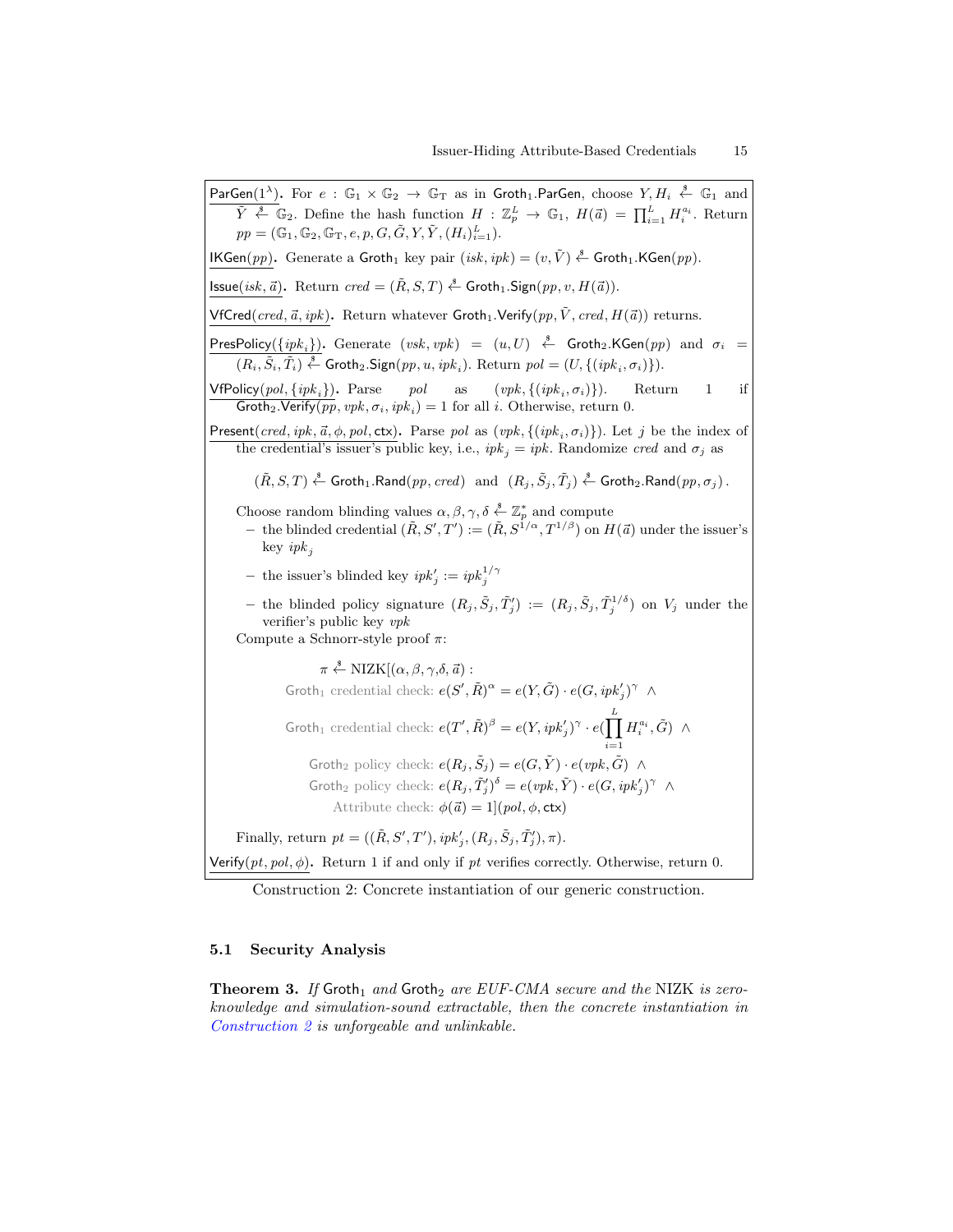<span id="page-15-1"></span>16 J. Bobolz et al.

|                             | Runtimel        | $G_1$ |                                     |       | $\mathbb{G}_2$ $\mathbb{G}_{\mathrm{T}}$ Pairings |
|-----------------------------|-----------------|-------|-------------------------------------|-------|---------------------------------------------------|
| PresPolicy (10 issuers)     | $14 \text{ ms}$ | 3027  | 11448                               |       | 100                                               |
| PresPolicy (100 issuers)    |                 |       | $115 \text{ ms}$   27 666   115 430 |       |                                                   |
| $(10$ issuers)<br>VfPolicy  | $3 \text{ ms}$  |       |                                     | 20    | 60                                                |
| $(100$ issuers)<br>VfPolicy | $27$ ms         |       |                                     | 0 200 | 600                                               |
| Issue                       | $2 \text{ ms}$  | 1684  | 278                                 |       |                                                   |
| Present                     | $4 \text{ ms}$  | 3327  | 1 206                               |       | 7                                                 |
| Verify                      | $3 \text{ ms}$  | 2398  |                                     |       | 12                                                |

Table 1: Performance of [Construction 2](#page-14-0) on a Macbook Pro (i9-9980HK) with BN254 as the bilinear group. Other columns show the (device-independent) number of group operations (multiply and square operations, including those happening within exponentiations) and pairings performed.

Unforgeability and unlinkability follow from the generic construction's unforgeability and unlinkability, which we're instantiating.

If  $Groth<sub>1</sub>$  is EUF-CMA secure, then also the hash-then-sign version of it (which is what we are effectively using in the concrete construction) is EUF-CMA secure (under the discrete logarithm assumption, which is implied by security of Groth<sub>1</sub>, the hash function H is collision-resistant). It remains to argue that Present is a good instantiation of the NIZK specified in the generic construction.

For the zero-knowledge property,  $pt = ((\tilde{R}, S', T'), ipk'_{j}, (R_{j}, \tilde{S}_{j}, \tilde{T}'_{j}), \pi)$  can be simulated by choosing random  $S', T', ipk'_j \stackrel{s}{\leftarrow} \mathbb{G}_1$  and  $\tilde{R}, \tilde{T}'_j \stackrel{s}{\leftarrow} \mathbb{G}_2$ , setting  $(R_j, \tilde{S}_j) = (R_1^r, \tilde{S}_1^{1/r})$  for random  $r \stackrel{\ast}{\leftarrow} \mathbb{Z}_p^*$  (where  $(R_1, \tilde{S}_1, \cdot) = ipk_1$ ), and then simulating a corresponding  $\pi$  using the NIZK simulator.

For the proof of knowledge property, note that from  $\pi$  one can extract  $\alpha, \beta, \gamma, \delta, \vec{a}$  with properties that guarantee that  $cred := (\tilde{R}, (S')^{\alpha}, (T')^{\beta})$  is a valid Groth<sub>1</sub> signature on  $H(\vec{a})$  under  $ipk_j := (ipk'_j)^\gamma$  and that  $\sigma_j := (R_j, \tilde{S}_j, (\tilde{T}_j')^\delta)$  is a valid Groth<sub>2</sub> signature on  $ipk_j$  under  $vpk$ , and that  $\phi(\vec{a}) = 1$ . This means that we can extract a valid witness  $\sigma_j$ ,  $ipk_j$ , cred,  $\vec{a}$  from pt, as required.

#### 5.2 Performance Evaluation

To practically evaluate our construction, we have implemented<sup>[7](#page-15-0)</sup> a benchmarking prototype of [Construction 2](#page-14-0) using the Cryptimeleon library [\[9\]](#page-19-12). The results are shown in [Table 1.](#page-15-1) For credentials, we are considering  $L = 10$  random attributes, none of which are disclosed during presentation (which is the most expensive case of partial attribute disclosure). The policy consists of 10 or 100 valid issuers. This does not affect token verification, which is independent of policy size. Overall, performance is practical, especially given that VfPolicy only has to be run once for each new policy and can be delegated to a trusted party.

The sizes of all keys and tokens can be found in [Table 2.](#page-16-1)

<span id="page-15-0"></span><sup>7</sup> Code available at <https://github.com/cryptimeleon/issuer-hiding-cred>.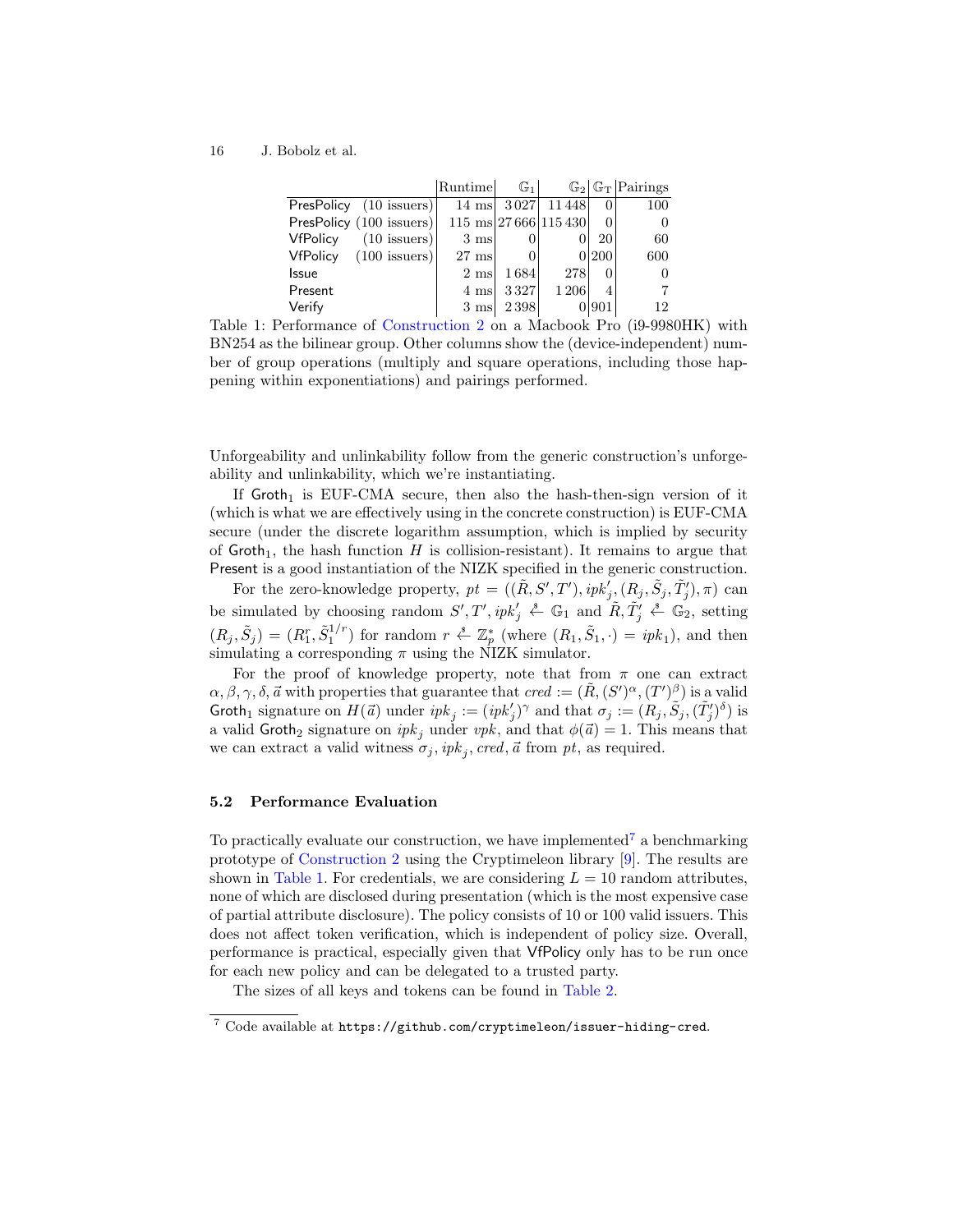<span id="page-16-1"></span>

|                                         | ۱÷۱   | ⊕ັນ | ╙ᡎ╨ |  |
|-----------------------------------------|-------|-----|-----|--|
| Issuer secret key $(isk)$               |       |     |     |  |
| Issuer public key $(ipk)$               |       |     |     |  |
| Credential (cred)                       |       |     |     |  |
| Presentation policy $\left( pol\right)$ | $I+1$ | 3 I |     |  |
| Presentation token $(pt)$               |       |     |     |  |

Table 2: Number of group elements for the different keys and tokens in [Con](#page-14-0)[struction 2,](#page-14-0) where  $I$  is the number of issuer keys accepted by a verifier, and  $L$ is the number of attributes certified in the credential.

# <span id="page-16-0"></span>6 Extensions

To simplify presentation, our main construction only focuses on the key functionality of an issuer-hiding ABC system. In the following, we discuss in detail how to achieve non-frameability and anonymity revocation, controlled linkability and pseudonyms, and credential revocation. Further extensions like updating of credentials [\[8\]](#page-19-3) or advanced predicates over attributes [\[5,](#page-19-13) [40\]](#page-21-9) are omitted here because of space limitations.

Anonymity revocation and non-frameability. While ABCs are important to protect the users' privacy and related fundamental rights, the high anonymity guarantees may lead to misuse of credentials and associated rights. In order to prevent such misuse, anonymity revocation (or inspection) is an important advanced functionality. Anonymity revocation allows a predefined opener (or inspector) to identify the originator of a given presentation token  $pt$  [\[12,](#page-19-14)[18\]](#page-19-1). Closely related to this is the notion of non-frameability, which guarantees that even if issuers and the opener collude, it is infeasible for them to convince any third party that a specific user computed a given  $pt$  unless she indeed did so. This notion is closely related to non-frameability for group signatures [\[10,](#page-19-15) [26,](#page-20-16) [39\]](#page-21-10).

This feature is achieved by letting the user generate a secret private key  $(upk, usk) \stackrel{\text{d}}{\leftarrow} \textsf{UKGen}(pp)$ , and the opener a key pair  $(opk, osk) \stackrel{\text{d}}{\leftarrow} \Gamma$ .KGen $(pp)$ for an encryption scheme  $\Gamma$ . Upon issuance, the user would now embed  $upk$ as an additional attribute which is signed by the issuer. When computing a presentation token, the user would treat upk as an undisclosed attribute, yet still prove that she knows the corresponding usk. Furthermore, she would encrypt upk under the opener's key as enc  $\stackrel{\ast}{\leftarrow} \Gamma$ . Enc(upk, opk), and prove that enc contains the same upk which is also certified in the credential.

More formally, the basic presentation token would then be extended as follows (changes to Eq.  $(1)$  are highlighted):

$$
pt \stackrel{\text{a}}{\leftarrow} \textrm{NIZK}[(\sigma_j, ipk_j, cred, \vec{a}, \underline{upk}, \underline{usk}, r) : \Sigma_{\mathsf{V}}.\mathsf{Verify}(pp, vpk, \sigma_j, ipk_j) = 1 \land \Sigma_{\mathsf{I}}.\mathsf{Verify}(pp, ipk_j, cred, (\vec{a}, \underline{upk})) = 1 \land \mathsf{VfUKey}(upk, usk) = 1 \land \nenc = \Gamma.\mathsf{Enc}(\underline{upk}, opk; r) \land \phi(\vec{a}) = 1](pol, \phi, \mathsf{ctx})
$$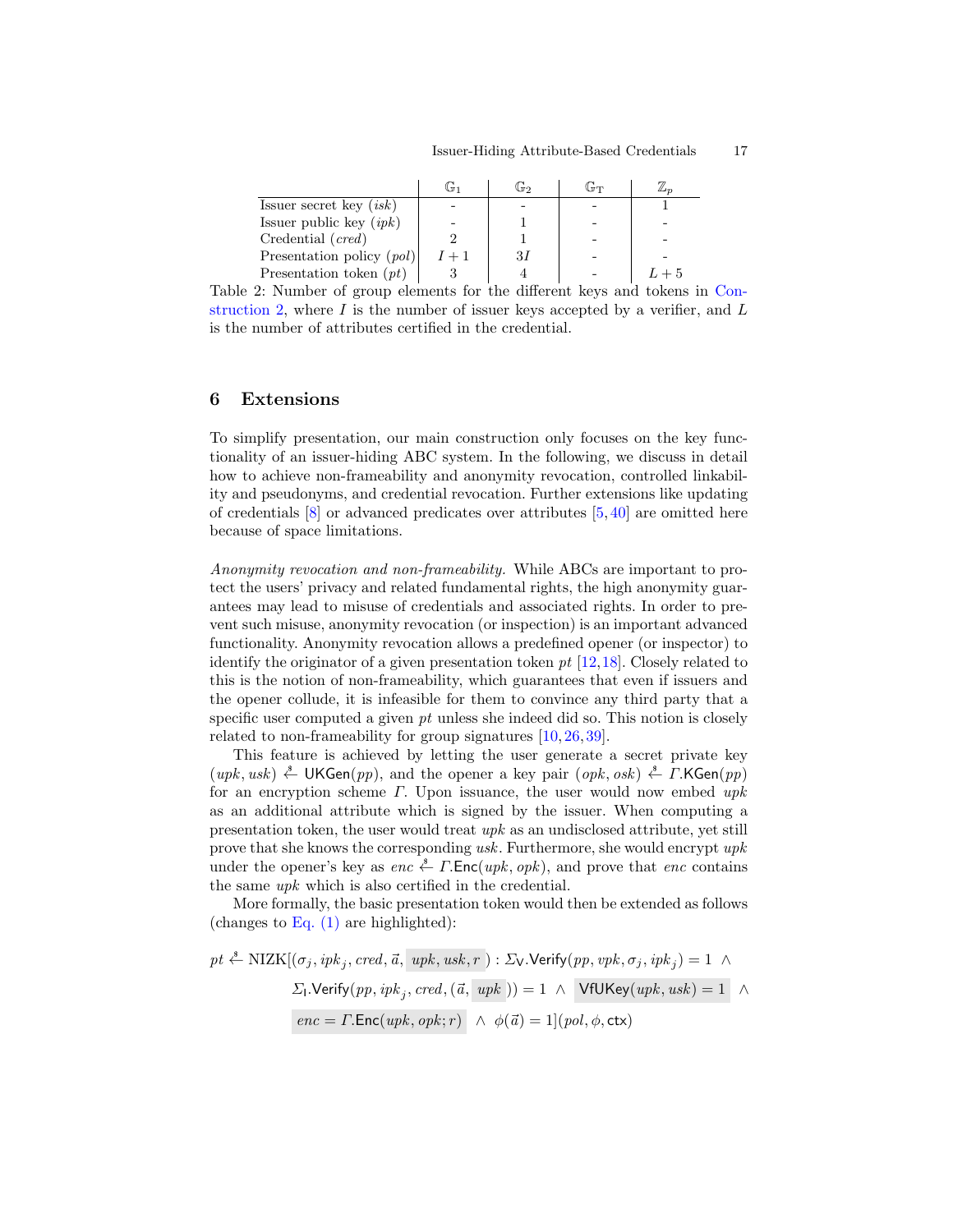where  $VfUKey(wpk, usk) = 1$  if and only if usk is the corresponding secret key for  $upk$ , and r denotes the random coins used for encryption. To inspect, the opener can now decrypt enc and prove that the decryption was performed correctly.

As a concrete instantiation compatible with our generic construction, the user's key pair could be  $(upk, usk) := (g^x, x)$ , and the corresponding encryption scheme could be ElGamal encryption [?].

Controlled linkability. In the case of stateful applications, for instance, users may wish to be recognized yet not identified by a verifier. This can be achieved by using scope-exclusive pseudonyms [\[16\]](#page-19-16), in which pseudonyms can be linked within a given scope, but not across different scopes. For a pseudonym system  $\Psi$  with user secret key usk, the users' public key would be  $upk \leftarrow \Psi$ . Gen(usk,  $\varepsilon$ ), which similar to before is embedded into the credential. For a given scope sc, the user now shares  $nym = \Psi$ . Gen(usk, sc) with the verifier, and proves that this is consistent with the (undisclosed) upk.

The presentation token would now be computed as follows:

$$
pt \stackrel{\text{a}}{\leftarrow} \textrm{NIZK}[(\sigma_j, ipk_j, cred, \vec{a}, \text{ upk}, \text{usk.}) : \Sigma_{\mathsf{V}}.\mathsf{Verify}(pp, vpk, \sigma_j, ipk_j) = 1 \land \Sigma_{\mathsf{I}}.\mathsf{Verify}(pp, ipk_j, cred, (\vec{a}, \text{ upk })) = 1 \land \text{ upk } = \Psi.\mathsf{Gen}(\text{usk}, \varepsilon) \land \n\eta ym = \Psi.\mathsf{Gen}(\text{usk}, \text{sc}) \land \phi(\vec{a}) = 1](pol, \phi, \text{ctx, sc}, \text{rym })
$$

A possible instantiation compatible with our construction is based on the pseudonym system by Camenisch et al. [\[16\]](#page-19-16), where a pseudonym for a scope is computed as  $nym := H(\mathsf{sc})^{usk}$  for a random oracle H.

Revocation. In case of misuse, loss of privileges, or compromise of a credential, it may become necessary to invalidate an issued credential. Many approaches for revocation of anonymous credentials can be found in the literature. In the following we show how to incorporate an approach along the lines of Nakanishi et al. [\[42\]](#page-21-11) into our solution. Their work follows a black-listing approach, where each credential contains a revocation handle rh which is never disclosed upon presentation. The revocation authority, holding a signature key pair  $(rpk, rsk)$ , issues intervals  $[a_i, b_i]$  of currently still valid revocation handles, together with signatures  $\alpha_i \stackrel{\ast}{\leftarrow} \Sigma_R$ .Sign $(pp, rsk, a_i)$  and  $\beta_i \stackrel{\ast}{\leftarrow} \Sigma_R$ .Sign $(pp, rsk, b_i)$ . When computing a presentation token, the user now proves that the revocation handle embedded in her credential lies in some interval  $[a_i, b_i]$  for which she knows corresponding signatures  $\alpha_i$  and  $\beta_i$ . However, it may be the case that multiple revocation authorities, e.g., one per issuer, exist in our setting. We thus not only embed the rh but also the revocation authority's public key rpk as attributes in our credentials, and the user shows that the known signatures on the interval boundaries verify under this (undisclosed) signature key.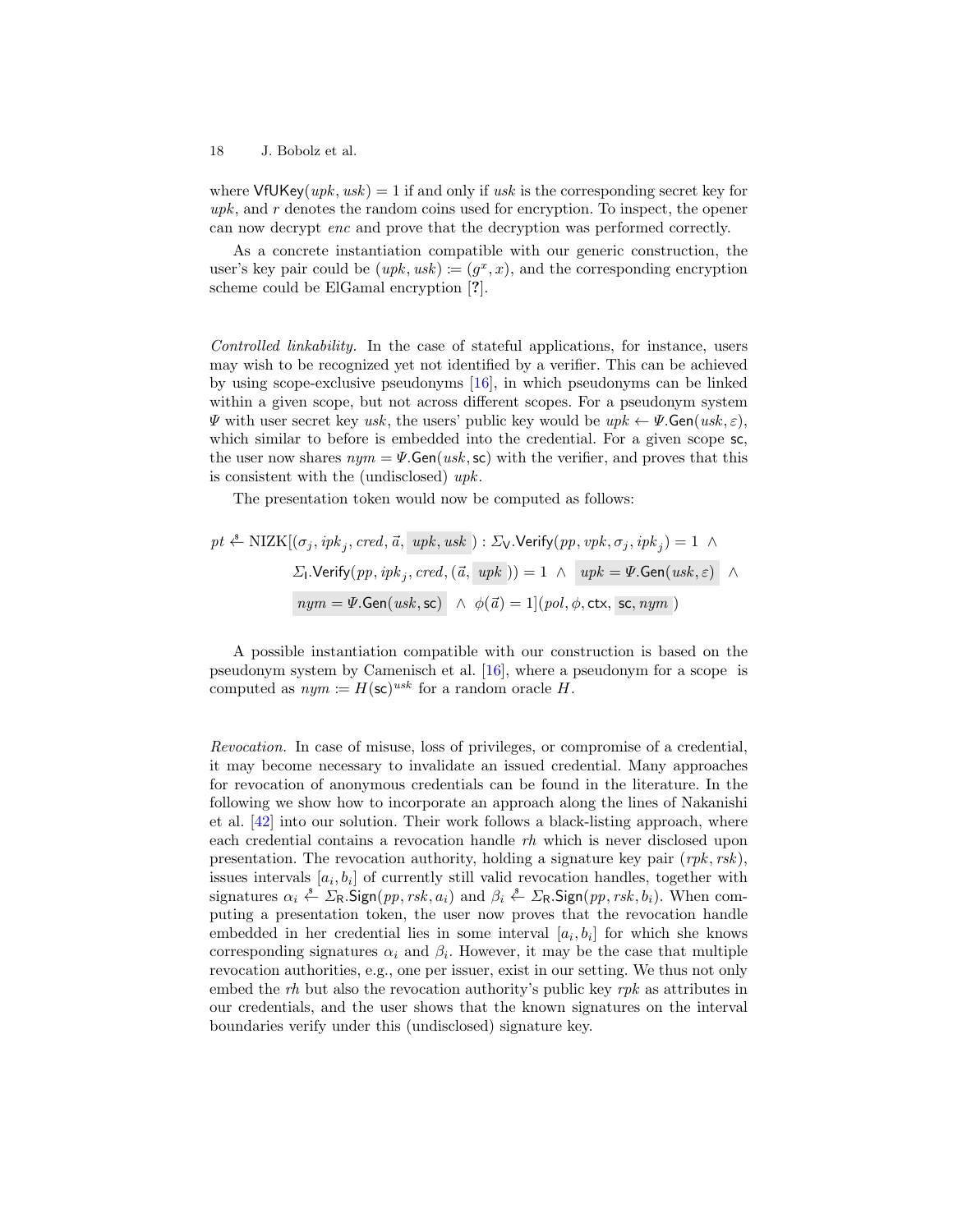More formally, a presentation token would now be derived as follows:

$$
pt \stackrel{\text{\it\#}}{\leftarrow} \textrm{NIZK}[(\sigma_j, ipk_j, cred, \vec{a}, rpk, rh, \alpha, \beta, a, b) : \Sigma_{\mathsf{V}}.\mathsf{Verify}(pp, vpk, \sigma_j, ipk_j) = 1 \ \wedge \ \sum_{\mathsf{R}}.\mathsf{Verify}(pp, ipk_j, cred, (\vec{a}, rh, rpk)) = 1 \ \wedge \ \sum_{\mathsf{R}}.\mathsf{Verify}(pp, rpk, \alpha, a) = 1 \ \wedge \ \sum_{\mathsf{R}}.\mathsf{Verify}(pp, rpk, \beta, b) = 1 \ \wedge \ \mathsf{rh} \in [a, b] \ \wedge \ \phi(\vec{a}) = 1](pol, \phi, \mathsf{ctx})
$$

# <span id="page-18-0"></span>7 Conclusion & Future Work

We introduced the notion of issuer-hiding anonymous credential system, which allows for a dynamic and ad-hoc definition of sets of issuers among whose credentials a user may stay anonymous during presentation—a feature with various application domains, ranging from student identities over national eIDs to remote attestation. We provided a generic construction where the communication and computational complexity during presentation is independent of the number of issuers, as well as an efficient instantiation.

Nevertheless, we identified some open research questions. While our construction requires a minor joint setup across different issuers to define some group generators and the number of attributes  $L$ , in real applications, e.g., different nation states may wish to include different numbers of attributes in their credentials, vary the order of attributes, or use alternative generators for security reasons. It would be interesting to see whether this can be achieved more efficiently than via the generic or-composition discussed in [Section 1.](#page-0-0) Also, the size of verifier policies is currently linear in the number of accepted issuers. One approach to overcome this limitation could be to add the accepted public keys to an accumulator, for which users, knowing all accumulated values, could compute the witnesses themselves, resulting in constant-size policies if the ipk's are assumed to be known. Instead of proving knowledge of a signature from the verifier, users would now prove that they know a witness for the public key that issued the credential. However, we are not aware of any accumulator and compatible signature scheme allowing for an efficient instantiation.

Acknowledgments. This work was in parts supported by the European Union's Horizon 2020 research and innovation programme under grant agreement No 871473 (KRAKEN) and 830929 (CyberSec4Europe), and by the German Research Foundation (DFG) within the Collaborative Research Centre On-The-Fly Computing (GZ: SFB 901/3) under the project number 160364472.

#### References

<span id="page-18-1"></span>1. Abe, M., David, B., Kohlweiss, M., Nishimaki, R., Ohkubo, M.: Tagged one-time signatures: Tight security and optimal tag size. In: Kurosawa, K., Hanaoka, G. (eds.) PKC 2013. Springer, Heidelberg (Feb / Mar 2013)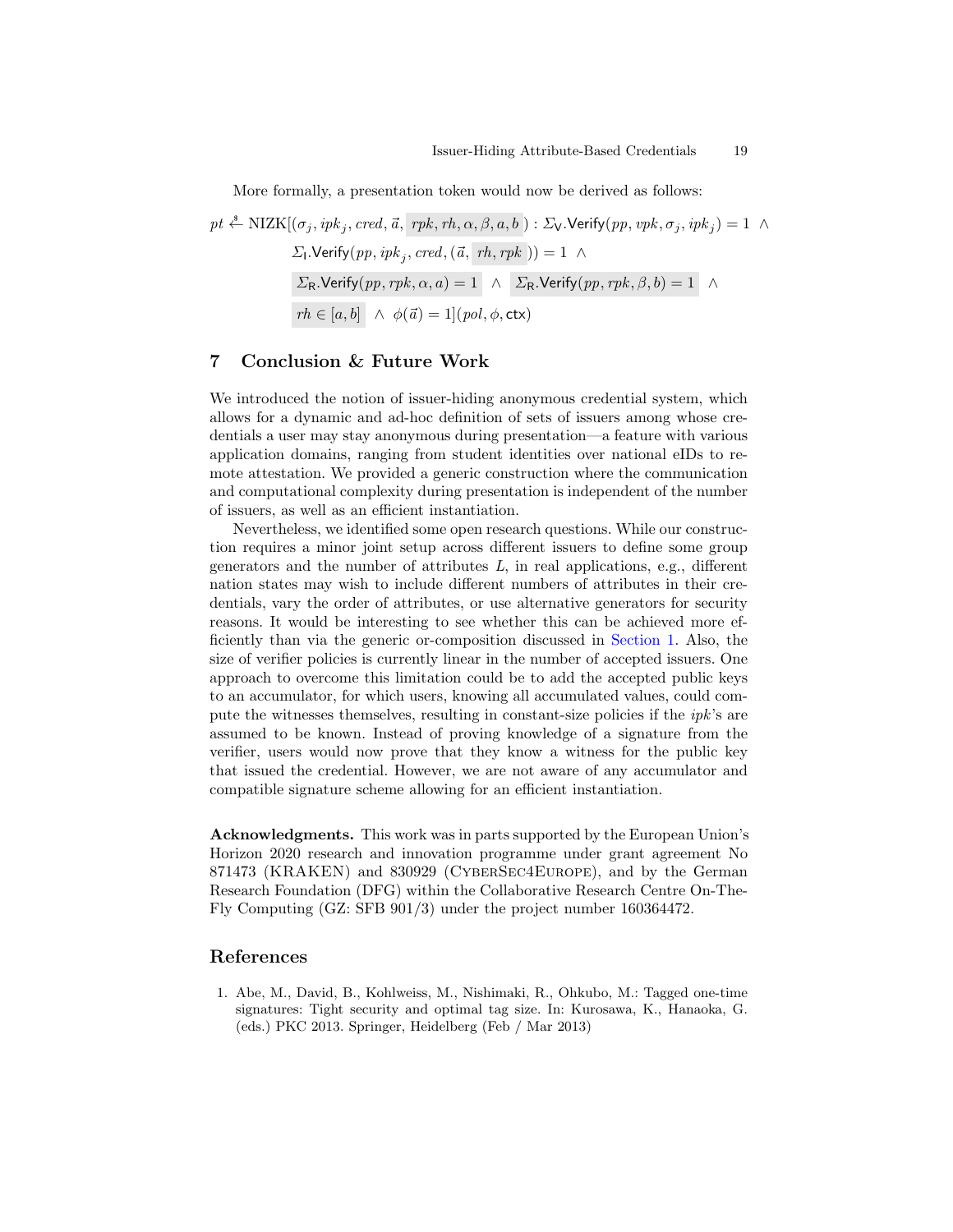- 20 J. Bobolz et al.
- <span id="page-19-9"></span>2. Abraham, A., Hörandner, F., Omolola, O., Ramacher, S.: Privacy-preserving eID derivation for self-sovereign identity systems. In: Zhou, J., Luo, X., Shen, Q., Xu, Z. (eds.) ICICS 19. Springer, Heidelberg (Dec 2019)
- <span id="page-19-10"></span>3. Abraham, A., Theuermann, K., Kirchengast, E.: Qualified eid derivation into a distributed ledger based idm system. In: TrustCom/BigDataSE. IEEE (2018)
- <span id="page-19-7"></span>4. Belenkiy, M., Camenisch, J., Chase, M., Kohlweiss, M., Lysyanskaya, A., Shacham, H.: Randomizable proofs and delegatable anonymous credentials. In: Halevi, S. (ed.) CRYPTO 2009. Springer, Heidelberg (Aug 2009)
- <span id="page-19-13"></span>5. Bemmann, K., Blömer, J., Bobolz, J., Bröcher, H., Diemert, D., Eidens, F., Eilers, L., Haltermann, J., Juhnke, J., Otour, B., Porzenheim, L., Pukrop, S., Schilling, E., Schlichtig, M., Stienemeier, M.: Fully-featured anonymous credentials with reputation system. In: ARES. ACM (2018)
- <span id="page-19-11"></span>6. Bernhard, D., Pereira, O., Warinschi, B.: How not to prove yourself: Pitfalls of the Fiat-Shamir heuristic and applications to Helios. In: Wang, X., Sako, K. (eds.) ASIACRYPT 2012. Springer, Heidelberg (Dec 2012)
- <span id="page-19-2"></span>7. Blömer, J., Bobolz, J.: Delegatable attribute-based anonymous credentials from dynamically malleable signatures. In: Preneel, B., Vercauteren, F. (eds.) ACNS 18. Springer, Heidelberg (Jul 2018)
- <span id="page-19-3"></span>8. Blömer, J., Bobolz, J., Diemert, D., Eidens, F.: Updatable anonymous credentials and applications to incentive systems. In: Cavallaro, L., Kinder, J., Wang, X., Katz, J. (eds.) ACM CCS 2019. ACM Press (Nov 2019)
- <span id="page-19-12"></span>9. Bobolz, J., Eidens, F., Heitjohann, R., Fell, J.: Cryptimeleon: A library for fast prototyping of privacy-preserving cryptographic schemes. IACR ePrint (2021)
- <span id="page-19-15"></span>10. Bootle, J., Cerulli, A., Chaidos, P., Ghadafi, E., Groth, J.: Foundations of fully dynamic group signatures. In: Manulis, M., Sadeghi, A.R., Schneider, S. (eds.) ACNS 16. Springer, Heidelberg (Jun 2016)
- <span id="page-19-0"></span>11. Brands, S.: Rethinking Public Key Infrastructure and Digital Certificates – Buildingin Privacy. Ph.D. thesis, Eindhoven Institute of Technology (1999)
- <span id="page-19-14"></span>12. Camenisch, J.: Concepts around privacy-preserving attribute-based credentials making authentication with anonymous credentials practical. In: Privacy and Identity Management. Springer (2013)
- <span id="page-19-8"></span>13. Camenisch, J., Drijvers, M., Dubovitskaya, M.: Practical UC-secure delegatable credentials with attributes and their application to blockchain. In: Thuraisingham, B.M., Evans, D., Malkin, T., Xu, D. (eds.) ACM CCS 2017. ACM Press (Oct / Nov 2017)
- <span id="page-19-6"></span>14. Camenisch, J., Drijvers, M., Lehmann, A., Neven, G., Towa, P.: Short threshold dynamic group signatures. In: Galdi, C., Kolesnikov, V. (eds.) SCN 20. Springer, Heidelberg (Sep 2020)
- <span id="page-19-4"></span>15. Camenisch, J., Dubovitskaya, M., Haralambiev, K., Kohlweiss, M.: Composable and modular anonymous credentials: Definitions and practical constructions. In: Iwata, T., Cheon, J.H. (eds.) ASIACRYPT 2015, Part II. Springer, Heidelberg (Nov / Dec 2015)
- <span id="page-19-16"></span>16. Camenisch, J., Krenn, S., Lehmann, A., Mikkelsen, G.L., Neven, G., Pedersen, M.Ø.: Formal treatment of privacy-enhancing credential systems. In: Dunkelman, O., Keliher, L. (eds.) SAC 2015. Springer, Heidelberg (Aug 2016)
- <span id="page-19-5"></span>17. Camenisch, J., Lehmann, A., Neven, G., Rial, A.: Privacy-preserving auditing for attribute-based credentials. In: Kutylowski, M., Vaidya, J. (eds.) ESORICS 2014, Part II. Springer, Heidelberg (Sep 2014)
- <span id="page-19-1"></span>18. Camenisch, J., Lysyanskaya, A.: An efficient system for non-transferable anonymous credentials with optional anonymity revocation. In: Pfitzmann, B. (ed.) EU-ROCRYPT 2001. Springer, Heidelberg (May 2001)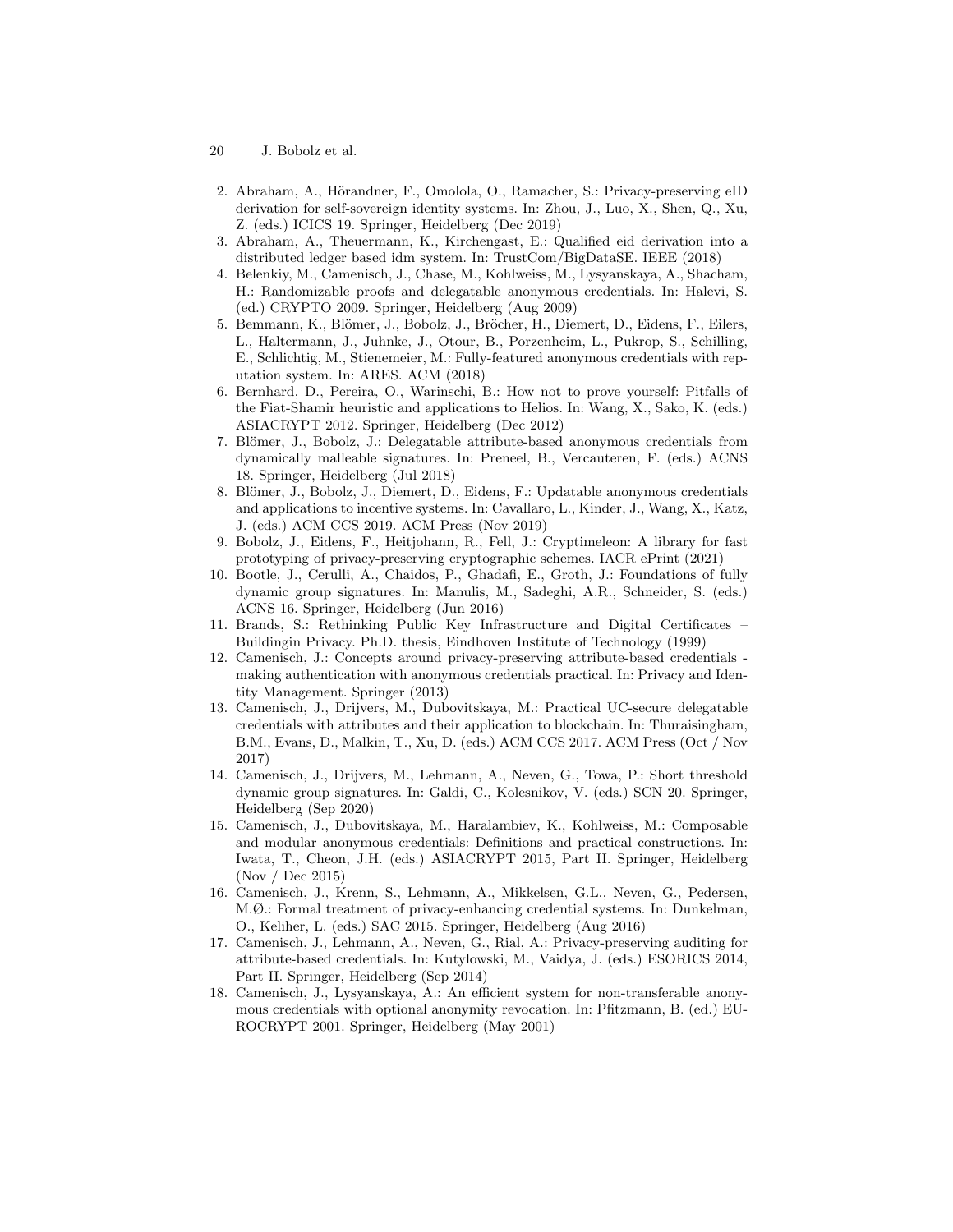- 19. Camenisch, J., Lysyanskaya, A.: A signature scheme with efficient protocols. In: Cimato, S., Galdi, C., Persiano, G. (eds.) SCN 02. Springer, Heidelberg (Sep 2003)
- <span id="page-20-2"></span>20. Camenisch, J., Lysyanskaya, A.: Signature schemes and anonymous credentials from bilinear maps. In: Franklin, M. (ed.) CRYPTO 2004. Springer, Heidelberg (Aug 2004)
- <span id="page-20-14"></span>21. Camenisch, J., Stadler, M.: Efficient group signature schemes for large groups (extended abstract). In: Kaliski Jr., B.S. (ed.) CRYPTO'97. Springer, Heidelberg (Aug 1997)
- <span id="page-20-3"></span>22. Camenisch, J., Van Herreweghen, E.: Design and implementation of the idemix anonymous credential system. In: Atluri, V. (ed.) ACM CCS 2002. ACM Press (Nov 2002)
- <span id="page-20-7"></span>23. Chase, M., Lysyanskaya, A.: On signatures of knowledge. In: Dwork, C. (ed.) CRYPTO 2006. Springer, Heidelberg (Aug 2006)
- <span id="page-20-0"></span>24. Chaum, D.: Untraceable electronic mail, return addresses, and digital pseudonyms. Commun. ACM 24(2), 84–88 (1981)
- <span id="page-20-1"></span>25. Chaum, D.: Security without identification: Transaction systems to make big brother obsolete. Commun. ACM 28(10), 1030–1044 (1985)
- <span id="page-20-16"></span>26. Chen, L., Pedersen, T.P.: New group signature schemes (extended abstract). In: Santis, A.D. (ed.) EUROCRYPT'94. Springer, Heidelberg (May 1995)
- <span id="page-20-4"></span>27. Crites, E.C., Lysyanskaya, A.: Delegatable anonymous credentials from mercurial signatures. In: Matsui, M. (ed.) CT-RSA 2019. Springer, Heidelberg (Mar 2019)
- <span id="page-20-11"></span>28. De Santis, A., Persiano, G.: Zero-knowledge proofs of knowledge without interaction (extended abstract). In: 33rd FOCS. IEEE Computer Society Press (Oct 1992)
- <span id="page-20-12"></span>29. Derler, D., Krenn, S., Samelin, K., Slamanig, D.: Fully collision-resistant chameleon-hashes from simpler and post-quantum assumptions. In: Galdi, C., Kolesnikov, V. (eds.) SCN 20. Springer, Heidelberg (Sep 2020)
- <span id="page-20-13"></span>30. Dodis, Y., Haralambiev, K., López-Alt, A., Wichs, D.: Efficient public-key cryptography in the presence of key leakage. In: Abe, M. (ed.) ASIACRYPT 2010. Springer, Heidelberg (Dec 2010)
- 31. ElGamal, T.: A public key cryptosystem and a signature scheme based on discrete logarithms. IEEE Transactions on Information Theory 31, 469–472 (1985)
- <span id="page-20-15"></span>32. Fiat, A., Shamir, A.: How to prove yourself: Practical solutions to identification and signature problems. In: Odlyzko, A.M. (ed.) CRYPTO'86. Springer, Heidelberg (Aug 1987)
- <span id="page-20-5"></span>33. de Fuentes, J.M., Gonz´alez-Manzano, L., Serna-Olvera, J., Veseli, F.: Assessment of attribute-based credentials for privacy-preserving road traffic services in smart cities. Pers. Ubiquitous Comput. 21(5), 869–891 (2017)
- <span id="page-20-6"></span>34. Garman, C., Green, M., Miers, I.: Decentralized anonymous credentials. In: NDSS 2014. The Internet Society (Feb 2014)
- <span id="page-20-9"></span>35. Goldwasser, S., Micali, S., Rivest, R.L.: A digital signature scheme secure against adaptive chosen-message attacks. SIAM Journal on Computing 17(2), 281–308 (Apr 1988)
- <span id="page-20-10"></span>36. Groth, J.: Simulation-sound NIZK proofs for a practical language and constant size group signatures. In: Lai, X., Chen, K. (eds.) ASIACRYPT 2006. Springer, Heidelberg (Dec 2006)
- <span id="page-20-8"></span>37. Groth, J.: Efficient fully structure-preserving signatures for large messages. In: Iwata, T., Cheon, J.H. (eds.) ASIACRYPT 2015, Part I. Springer, Heidelberg (Nov / Dec 2015)